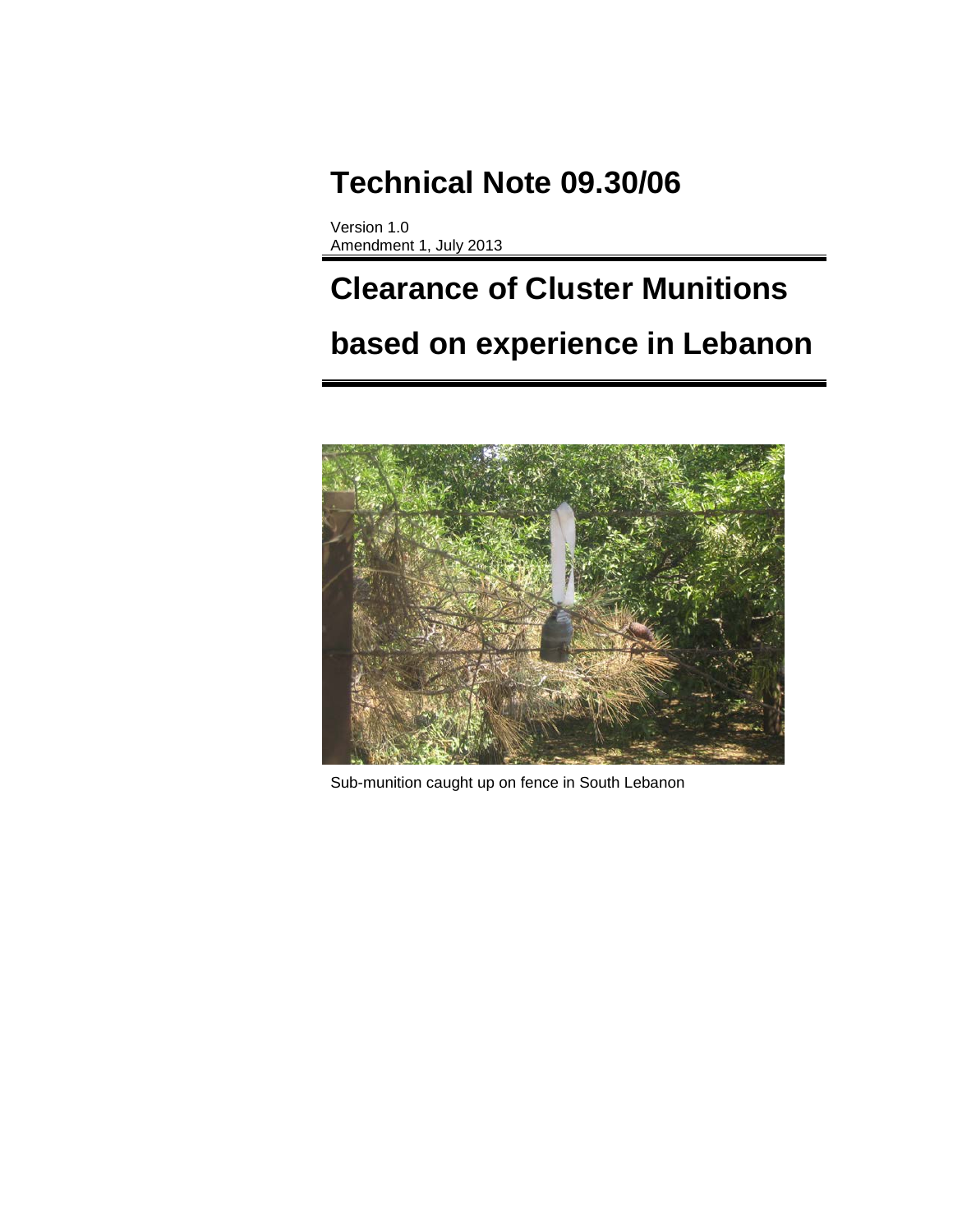# **Warning**

<span id="page-1-0"></span>This document is distributed for use by the mine action community, review and comment. Although in a similar format to the International Mine Action Standards (IMAS) it is not part of the IMAS Series. It is subject to change without notice and may not be referred to as an International Standard.

Recipients of this document are invited to submit, with their comments, notification of any relevant patent rights of which they are aware and to provide supporting documentation. Comments should be sent to mineaction@un.org with a copy to [imas@gichd.org.](mailto:imas@gichd.org)

The contents of this document have been drawn from a range of open source information, and have been technically validated as far as reasonably possible. Users should be aware of this limitation when utilising the information contained within this document. **They should always remember that this is an advisory document only; it is not an authoritative directive.**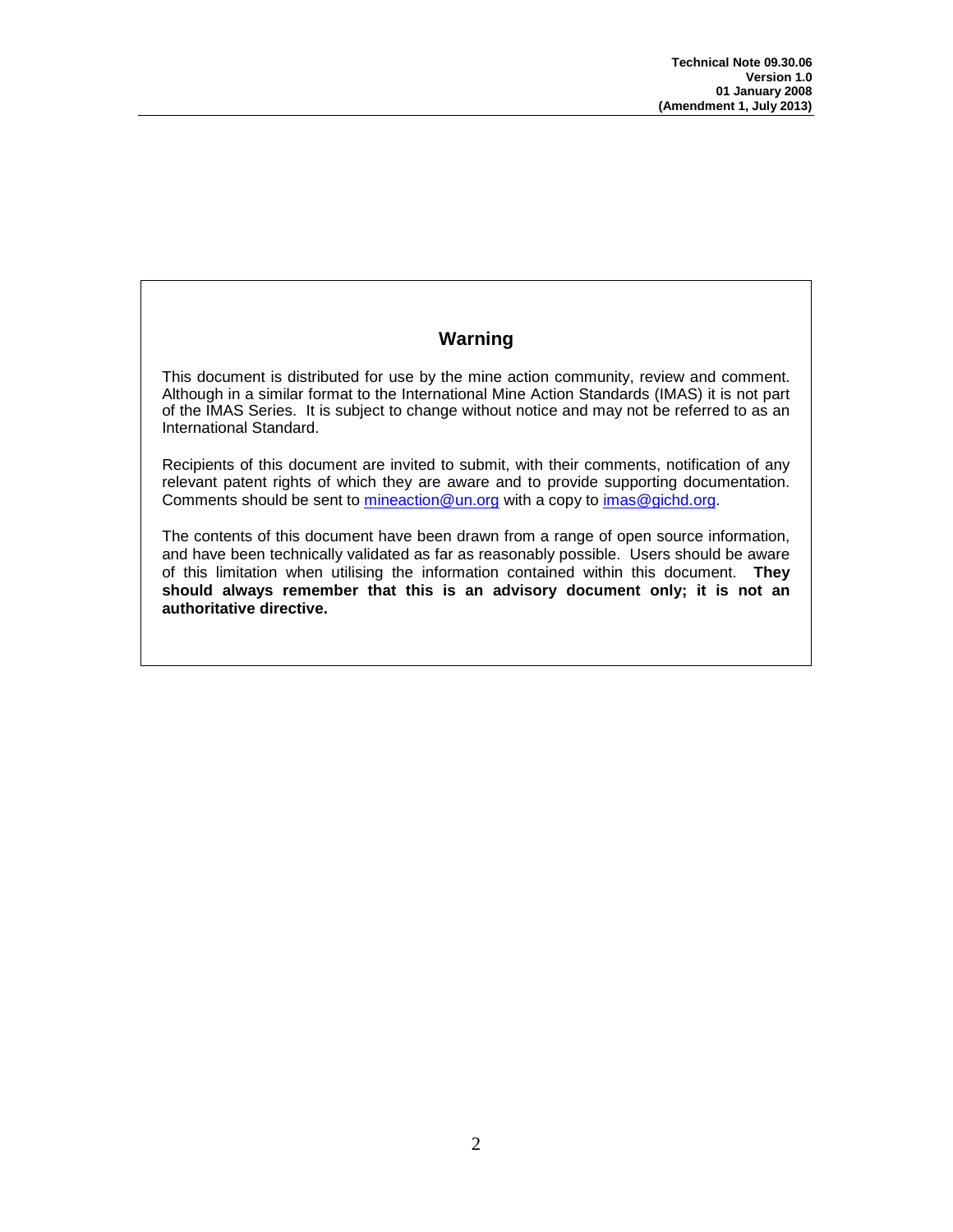# **Contents**

| 1.                                                                              |  |
|---------------------------------------------------------------------------------|--|
| 2.                                                                              |  |
| 3.                                                                              |  |
| 4.                                                                              |  |
| 4.1                                                                             |  |
| 4.2                                                                             |  |
| 4.3                                                                             |  |
| 4.4.                                                                            |  |
| 5.                                                                              |  |
| 5.1                                                                             |  |
| 5.2                                                                             |  |
| 5.3.                                                                            |  |
| 5.4                                                                             |  |
| 5.4.1                                                                           |  |
|                                                                                 |  |
| 6.                                                                              |  |
| 7.                                                                              |  |
| 7.1.                                                                            |  |
| 7.2.                                                                            |  |
| 7.3                                                                             |  |
| 7.4                                                                             |  |
|                                                                                 |  |
| 8.                                                                              |  |
| 8.1                                                                             |  |
| 8.2                                                                             |  |
| 8.3                                                                             |  |
| 9.                                                                              |  |
| 9.1                                                                             |  |
|                                                                                 |  |
| 9.2.1.                                                                          |  |
| 9.2.2.                                                                          |  |
| 9.2.3                                                                           |  |
| 10.                                                                             |  |
| 11.                                                                             |  |
| 12.                                                                             |  |
|                                                                                 |  |
|                                                                                 |  |
| Annex C (Informative) Example Terms of Reference - Community Liaison Officer 25 |  |
|                                                                                 |  |
|                                                                                 |  |
|                                                                                 |  |
|                                                                                 |  |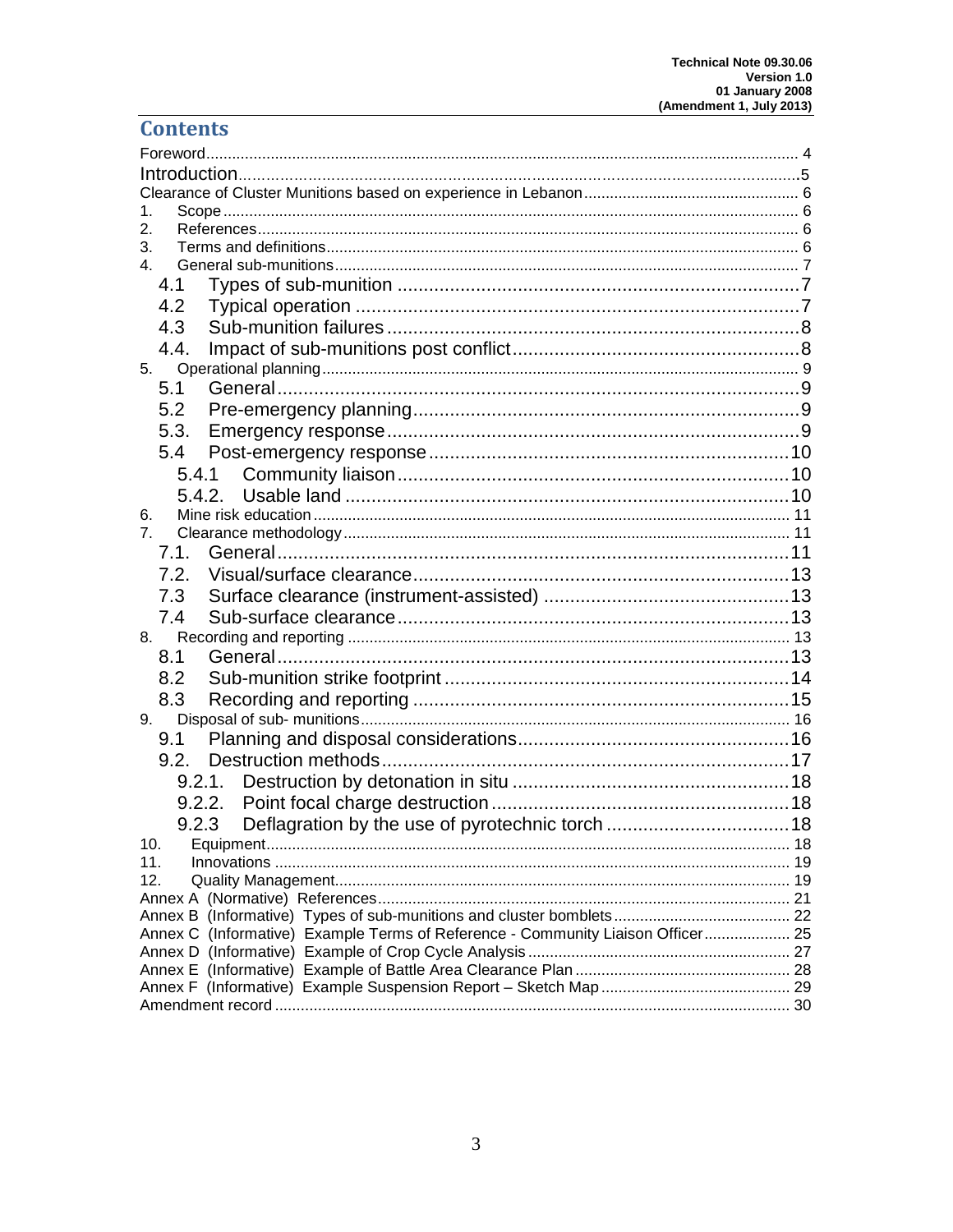# **Foreword**

Mine action is carried out in a constantly evolving environment. New threats are being identified, methods and technology improved, field experiences shared and new lessons learned. This environment of constant change requires management and operational procedures which are open to change in the ongoing effort to improve safety, efficiency and effectiveness.

Information sharing is an important part of improving mine action. Information about new threats should be disseminated quickly. New experiences gained and lessons learned should be shared for the benefit of all in mine action. Technical Notes for Mine Action (TN) have been introduced as one of many methods of sharing information.

Technical Notes are advisory documents that draw on practical experience and publicly-available information to provide principles, advice and information relevant to a specific International Mine Action Standards (IMAS) or technical subject. They are designed to supplement IMAS, or act as an independent source of information. TN use the same format as IMAS for consistency and ease of use, and are based on the best available technical information, but their status is advisory only. They have no legal standing and unless such a requirement is specified in a contract or other legal instrument, there is no legal obligation to accept the advice provided in a TN.

TN are compiled by the Geneva International Centre for Humanitarian Demining (GICHD) at the request of the United Nations Mine Action Service (UNMAS) and in support of the international mine action community. They are published on the IMAS website at [www.mineactionstandards.org.](http://www.mineactionstandards.org/)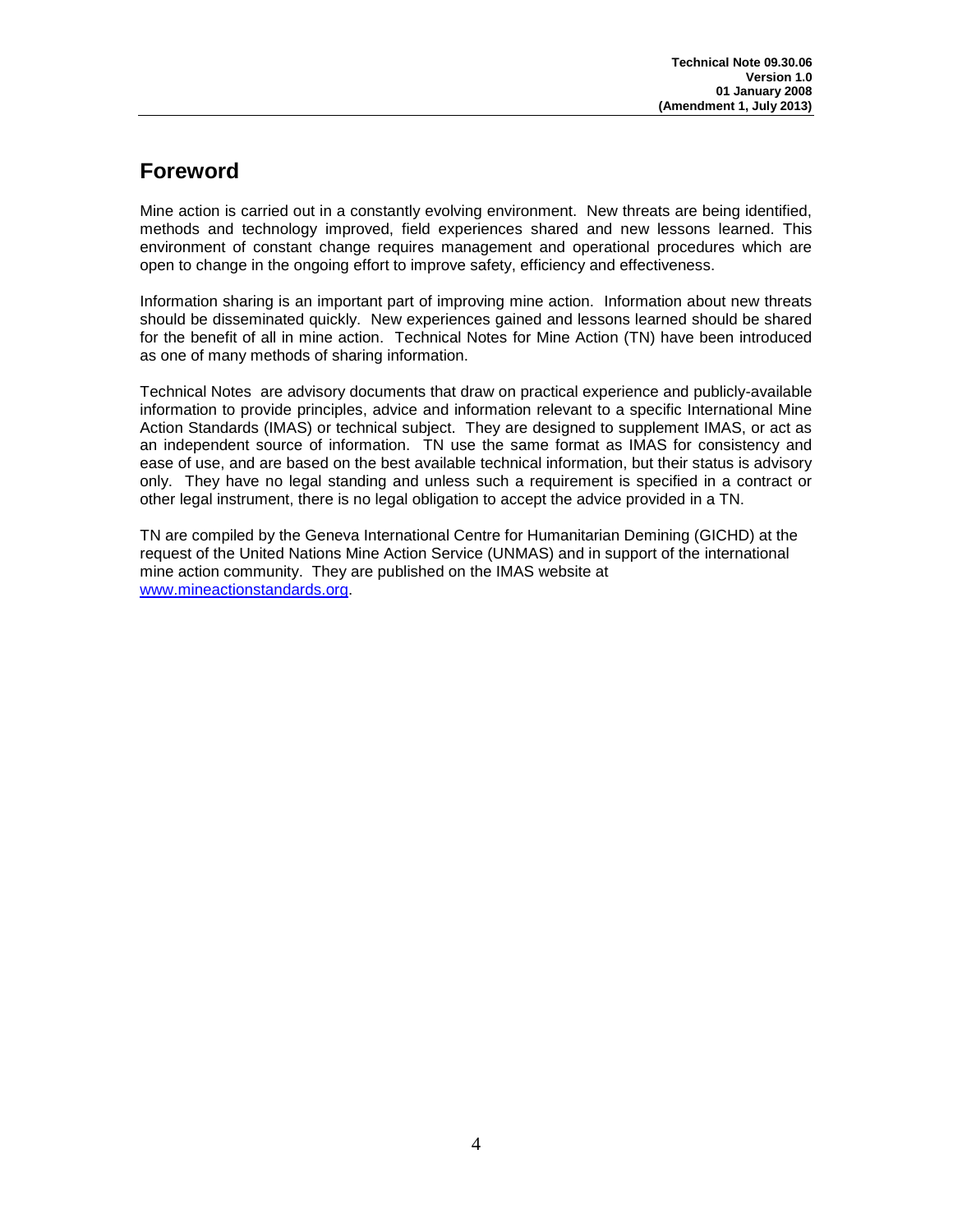# **Introduction**

Between 12 July and 14 August 2006, a major military confrontation took place between Israel and Lebanon. Israeli Forces (IF) used artillery weapons, direct fire weapons, air-delivered munitions and naval artillery and deployed infantry and armored incursions against Lebanon. Hezbollah used rockets and direct fire weapons against Israel.

An estimated two million cluster munitions<sup>[1](#page-5-4)</sup>, mainly variations of the Dual Purpose Conventional Improved Munitions (DPICM), "M", e.g. M 42/ M 77/ M 46 / M 85 series and spin-stabilised generic types, BLU, were fired into South Lebanon during the war. The emerging failure rate in South Lebanon is up to 40 %, in particular for the BLU 63/61 series.

Lessons learned from the Lebanese conflict are important due to the scale of the cluster munitions contamination post-war; the rapid return of large numbers of Internally Displaced Persons (IDP) to contaminated areas; and the rapid response of the United Nations and NGOs to the post war cluster munitions clearance needs over a very short period of time.

This Technical Note for Mine Action (TN) is based on an existing GICHD Advisory Note 1.0, Sub-Munitions and Cluster Bomblets, Render Safe Procedures, and lessons and observations from a GICHD field mission to Lebanon.

Where relevant, National Mine Action Authorities (NMAA) and mine action organisations may choose to incorporate the recommendations and best practices included in this TN into their policies, standards, procedures and operations.

<span id="page-4-1"></span><sup>1</sup> Based on analysis of Israeli media reports

<span id="page-4-0"></span><sup>2</sup> Interview with Chris Clark, Programme Manager MACC SL, dated March 27, 2007.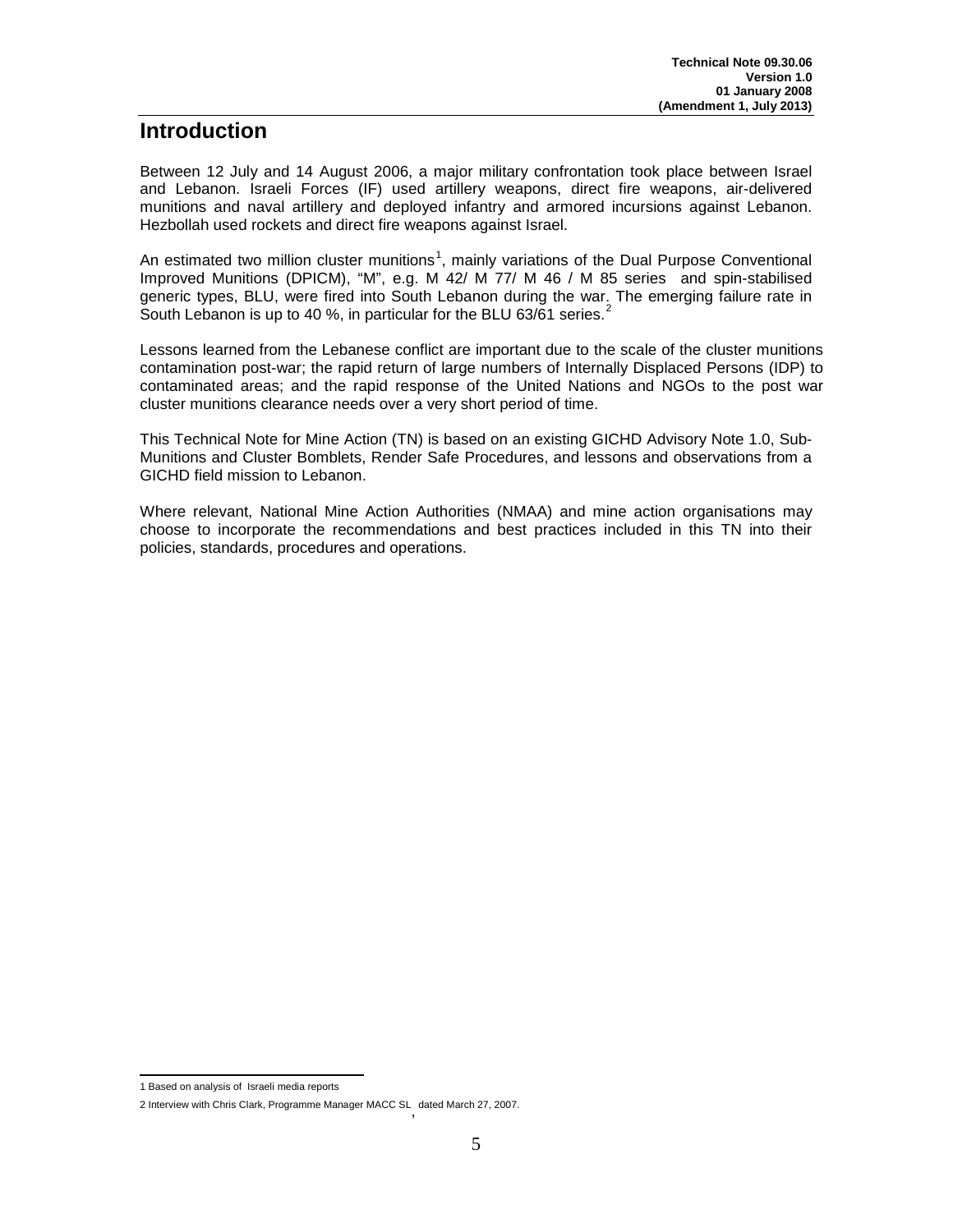#### **Clearance of Cluster Munitions based on experience in Lebanon**

#### <span id="page-5-1"></span><span id="page-5-0"></span>**1. Scope**

This Technical Note discusses planning; clearance methodology; recording and reporting of information and the use of a community liaison officer throughout the design, implementation and recording of the task, as well as methods of neutralisation or destruction which may be selected during the disposal of sub-munitions.

Unless otherwise described, this document concentrates on Battle Area Clearance (BAC) where sub-munition contaminated areas are the main hazard rather than other Explosive Remnants of War (ERW), although it is recognised there may be some other devices found in the process.

This document does not cover hazards other than cluster sub-munitions in any way. Nor does it study in detail the specifics of BAC methodology – although the recommendations are readily transferable. For details of BAC, see IMAS 09.11.

#### <span id="page-5-2"></span>**2. References**

A list of normative references is given in Annex A. Normative references are important documents to which reference is made in this TN and which form part of the provisions of this TN.

#### <span id="page-5-3"></span>**3. Terms and definitions**

A complete glossary of all terms, definitions and abbreviations used in the IMAS series of standards is given in IMAS 04.10.

The words 'should' and 'may' are used to indicate the intended degree of compliance. This use is consistent with the language used in International Mine Action Standards (IMAS), and associated guides.

a) 'should' is used to indicate the preferred requirements, methods or specifications; and

b) 'may' is used to indicate a possible method or course of action.

The term "shall" is not used in this document given its advisory nature.

Recent discussion at the States Parties Meetings of the UN Convention on Certain Conventional Weapons (CCW) debated the definition of cluster munitions at length and established that "cluster munitions **consist of multiple sub-munitions and containers designed to disperse or release the multiple sub-munitions"[3](#page-4-1) .** It is also defined in IMAS as "a number of sub-munitions in one container that is aerially delivered". The term 'sub-munition' generically describes any item of ordnance carried in or ejected by a dispenser. The enormous diversity of sub-munitions makes it difficult to define<sup>[4](#page-5-4)</sup> their characteristics and effects. However, EOD technicians are mainly concerned with impact-fuzed sub-munitions having high explosive (HE) fillings, which tend to be referred to as 'bomblets'.

<span id="page-5-5"></span><sup>3</sup> From Vera Bohle, Chairperson of the CCW Protocol 5 Discussions (Cluster Munitions).

<span id="page-5-4"></span><sup>4</sup> There are ongoing efforts to define "cluster bombs and sub-munitions" both through the Convention on Certain Conventional Weapons, Protocol 5 process, and the humanitarian NGO-led Oslo process to ban the cluster bomb. For the purpose of this document, the simplest definition is used.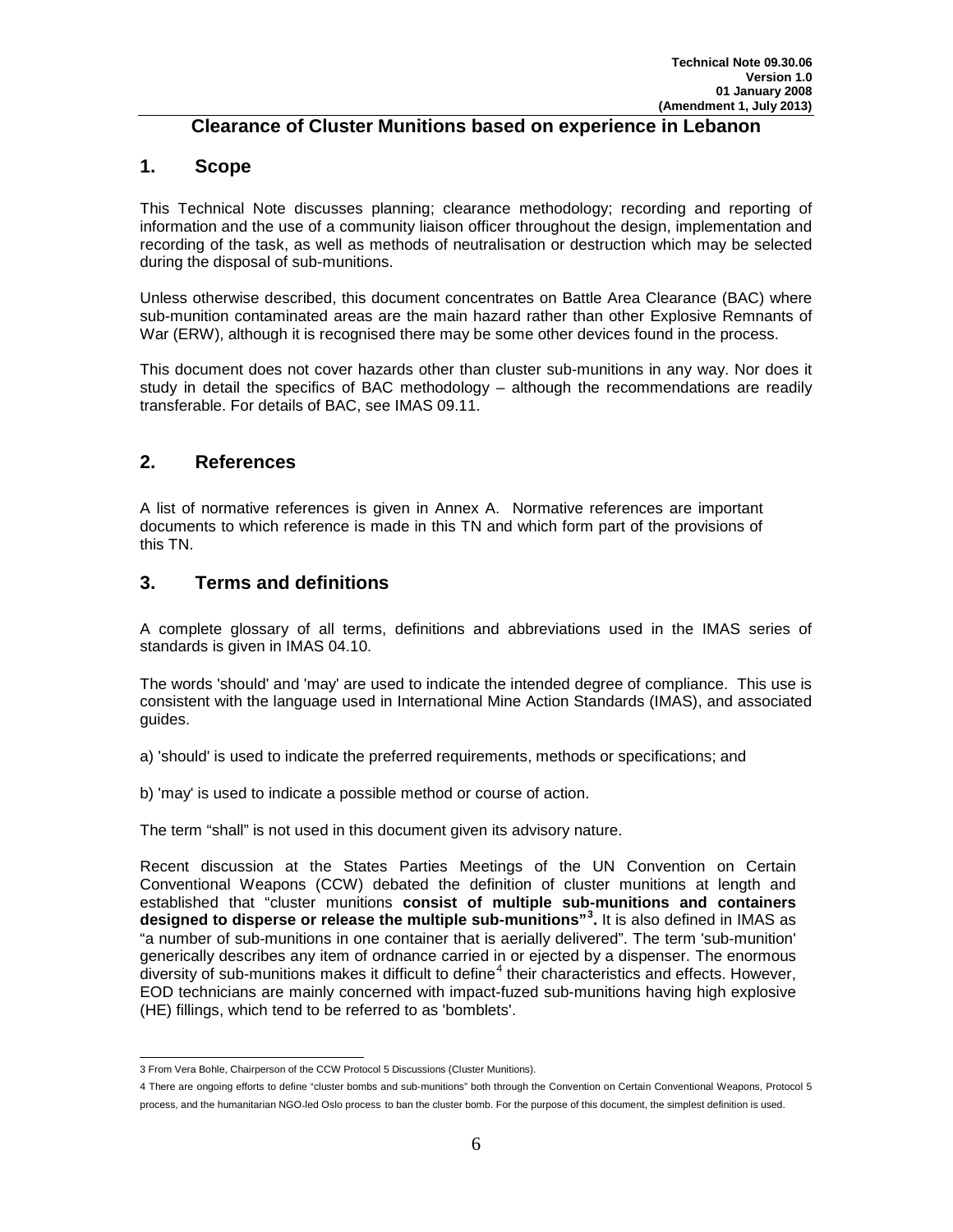A wide variety of launch or delivery systems are used, including missiles, rockets, projectiles and mortars. Sub-munition warheads for these types of land service ammunition are normally called 'carriers', while bombs containing sub-munitions are generally known as 'cluster bombs'. For the purposes of this TN the term sub-munition(s) will be used throughout.

Note: Some sub-munitions are mines and are not designed to detonate on arrival. A fairly wide range of mines such as PFM-1 and PFM-1s can be air-delivered as sub munitions.

# <span id="page-6-0"></span>**4. General sub-munitions**

#### <span id="page-6-1"></span>**4.1 Types of sub-munition**

There are numerous generic types of sub-munition. Some common types are described in detail at Annex B. A thorough understanding of the characteristics of the sub-munitions to be cleared within their generic types is essential for planning and conducting clearance tasks. Such characteristics will affect in particular the choice of clearance methodology, the choice of destruction or neutralisation methods and the overall risk management process which guides such choices.

The sub-munition hazard in Lebanon post-conflict consisted of variants of the dual purpose improved conventional munitions (DPICM) and the spin-armed variants. Significantly in many cases the particular variants of the DPCIM type may be manually neutralized as opposed to other generic types, whilst the spin-armed variant poses a specific threat due to its "**all-ways** acting" fuzing system which functions as an anti-disturbance device.

#### <span id="page-6-2"></span>**4.2 Typical operation**

Once the dispenser has been fired, launched or dropped, opening is normally determined by a time delay or proximity fuze. The sub-munitions are normally dispensed in one of three ways: base ejection, nose ejection or case rupture. In both nose ejection and base ejection, the fuze usually initiates a small propellant charge, which opens the carrier and pushes the sub-munitions out.

Case rupture, used in some rocket and missile warheads, sometimes involves the use of small linear cutting charges to split the casing, and may also use a propellant charge to eject the submunitions. Most (but not all) sub-munitions incorporate a separate arming mechanism (such as wind-driven vanes) which functions, after ejection, as the sub-munition falls.

The majority use some form of stabilisation (normally fins, a streamer or a chute) to bring them into a nose-down attitude, but some are designed to spin in the air stream and use this movement for arming. Since sub-munitions disperse after ejection, the density of the impact footprint is dependent on the speed and altitude at which the dispenser opens. Most sub-munitions are designed to detonate on impact, but some (such as scatterable mines) are victim-operated or incorporate delays.

In a military context, sub-munitions are used to damage airfields, roads and bridging and to attack targets such as infantry, armour and surface to air missile sites. However, strikes often occur in areas which either have a civilian population in close proximity to the target area and/or will impact severely on the return of civilian populations to such areas. The main characteristic of a sub-munition strike is a large area of contamination (typically a "footprint" of 400 - 600 meters) resulting from the deployment of up to 600 (depending on the delivery system) individual submunitions, some of which will fail to function.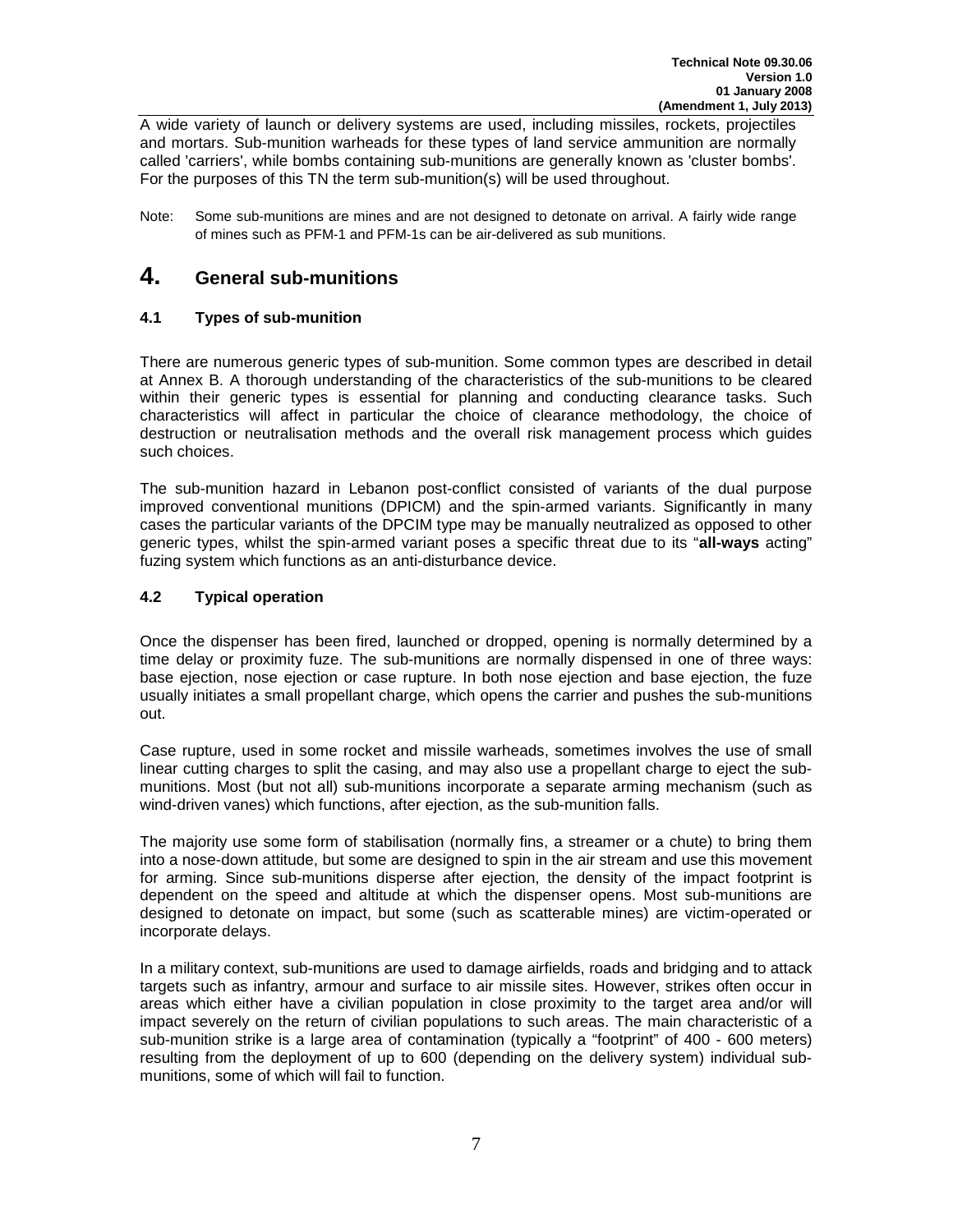#### <span id="page-7-0"></span>**4.3 Sub-munition failures**

Sub-munition failure rates are dependent on a number of factors which can be either due to failures in design (1-5% manufacturer's failure) or failures in deployment (35-37% clearance community failure in the case of Lebanon). These are:

- a) design<sup>[5](#page-5-5)</sup>;
- b) length and condition of storage:
- c) drop height and velocity;
- d) vegetation at the impact area; and
- e) sand/soil conditions at the impact area.

It is the rate of the failure of sub-munitions to function as designed due to a combination of the above factors which creates the hazard to both communities and those organisations dealing with the threat.

Note: There has been up to 100% failure in Iraq and Tajikistan due to low-altitude release<sup>[6](#page-7-2)</sup>, Experience in the Republic of Croatia shows 30% failure rate in bomblets and they are found on the ground, on trees, underbrush and also deep in the ground at a depth of up to 36 cm in soft agricultural soil<sup>[7](#page-7-3)</sup>.

Post conflict areas which are severely affected by unexploded sub-munition contamination show that up to  $15\%$ <sup>[8](#page-7-4)</sup> of devices have failed to function and combinations of the above factors may increase that figure to 100% as well. Anecdotally this has been the case in Kosovo, Laos, Lebanon, Tajikistan, Iraq and Afghanistan. The combination of failure rates (even at the conservative manufacturers' estimates of  $1 - 5\%$ ) and the high number of cluster bomb strikes means that tens if not hundreds of thousands of sub-munitions remain unexploded - posing a significant threat to communities, reconstruction and development opportunities post conflict.

#### <span id="page-7-1"></span>**4.4. Impact of sub-munitions post conflict**

As a result of the sub-munition failures, the impact of sub-munitions post conflict is felt in four main areas:

- a) Rapid return of Internally Displaced Persons (IDPs): although in many countries submunitions remain an ongoing hazard to people in general, it is the rapid return of IDPs that impacts not only on the casualty rate but on the speed, intensity and overall difficulty of the emergency clearance operations required to support such a return. The rapid return often features uncoordinated, unreported and therefore unrecorded clearance activity, during which vital information may be lost. This can make post-emergency clearance operations much more difficult.
- b) Livelihood: in particular access to agricultural fields may be blocked by sub-munition contamination affecting economic revenue. The impact can also be heightened at various times of the year depending on the crop cycle.
- c) Infrastructure: bridges, roads and villages can be blocked, reconstruction made difficult and emergency access constrained by the presence of sub-munitions;

<sup>5</sup> For example, in the case of the M42 the drag ribbon may become detached in flight, hence the bomblet may not become armed. Or the detonator shutter does not move into the armed position due to incorrect assembly; for example, the detonator shutter spring is missing and or the slide is jammed.

<span id="page-7-5"></span><span id="page-7-2"></span><sup>6</sup> Andy Smith – member of the IMAS Review Board.

<span id="page-7-3"></span><sup>7</sup> Davour Laura, member of the IMAS Review Board.

<span id="page-7-4"></span><sup>8</sup> UNIDIR Study Laos, 2006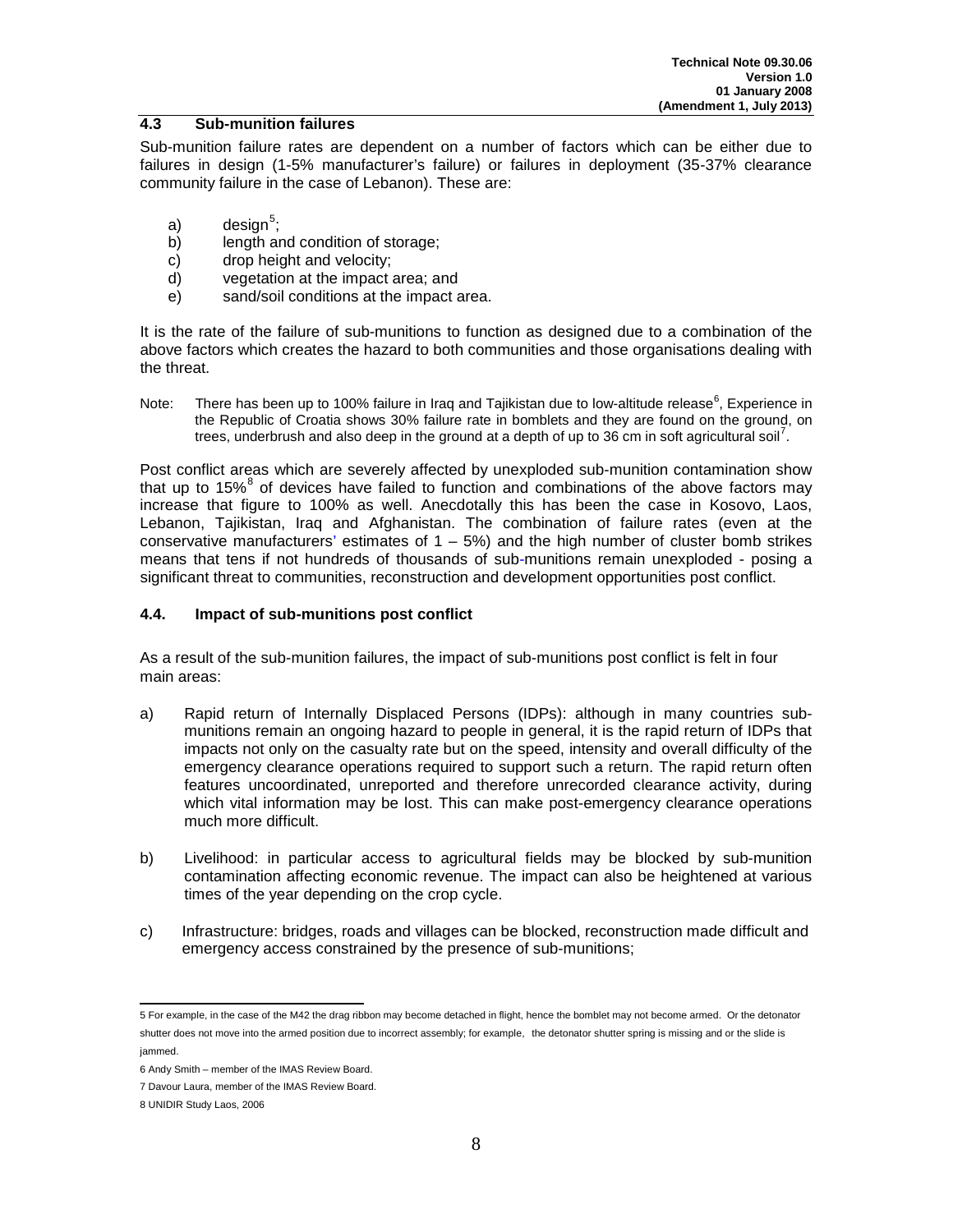d) Population: in the process of enduring a physical threat to their social and economic lifestyle, the population of a sub-munition contaminated environment is affected by all of the above. DPICM sub-munitions are extremely sensitive to movement and also have a degree of fascination in design and appearance which provides a lethal attraction to male adolescents and children in general. In Lebanon since the end of the conflict, 178 civilian casualties and 22 fatalities have been recorded, mostly due to sub-munitions. Of these some 75% of the recorded accidents occurred while young males conducted house reconnaissance on return to their homes.

# <span id="page-8-0"></span>**5. Operational planning**

#### <span id="page-8-1"></span>**5.1 General**

Planning for the conduct of BAC and sub-munitions disposal consists generally of three phases: pre-emergency planning; emergency planning and post-emergency responses. In this case, the emergency refers to the conditions existing immediately after the cessation of hostilities or conflict in which cluster munitions have been used, and not to the period of conflict itself. Some of the lessons learned from the Lebanon experience in particular are relevant to the pre and emergency planning phases. These are described below:

#### <span id="page-8-2"></span>**5.2 Pre-emergency planning**

The pre-emergency planning<sup>[9](#page-7-5)</sup> phase would typically occur during a conflict where there is known to be a threat of sub-munition use. Many countries have actual contamination which occurred decades ago, e.g., Vietnam and Laos and the principles of pre-emergency planning may not be relevant unless applied in special circumstances such as opening up new areas for returning populations.

Key elements of a pre-emergency planning process are the use of documents such as contingency planning models, rapid response to landmine and ERW crisis previously tested through coordination exercises<sup>[10](#page-8-4)</sup> and the use of model documents such as Concept of Operations papers which can be easily modified. These allow early development of tender documents and the early issue of contracts allowing agencies to rapidly prepare and deploy on ceasefire.

This should also be the time to discuss and develop liaison with various authorities, ministries and other agencies that may be involved in rapid returns of IDP and refugees and to ensure a coordinated approach to the emergency humanitarian interventions. Clear responsibilities of coordination and reporting should be identified and resolved at this stage.

#### <span id="page-8-3"></span>**5.3. Emergency response**

Emergency response capabilities are dependant upon the availability of the specialist assets on the ground immediately after the conflict has ended. Anyone who can do anything will respond often with consequences post-emergency if actions are not fully recorded for future planning efforts.

Planning seeks to identify the hazard, the location and the impact of that hazard in order to plan an effective response. Emergency response to sub-munition contamination is typically influenced by issues such as clearing roads, working in conjunction with the returning population and

<sup>9</sup> In Lebanon, for example, this was sometimes referred to as Level 1 Emergency Clearance and was a reflection of the sometimes uncoordinated efforts of UNIFIL, Lebanese Armed Forces and other organizations to remove the initial threat as refuges and IDP returned in overwhelming numbers to their contaminated homes, business and fields.

<span id="page-8-5"></span><span id="page-8-4"></span><sup>10</sup> SRSA in conjunction with UNMAS run an annual coordination exercise where these responses are rehearsed and trialed.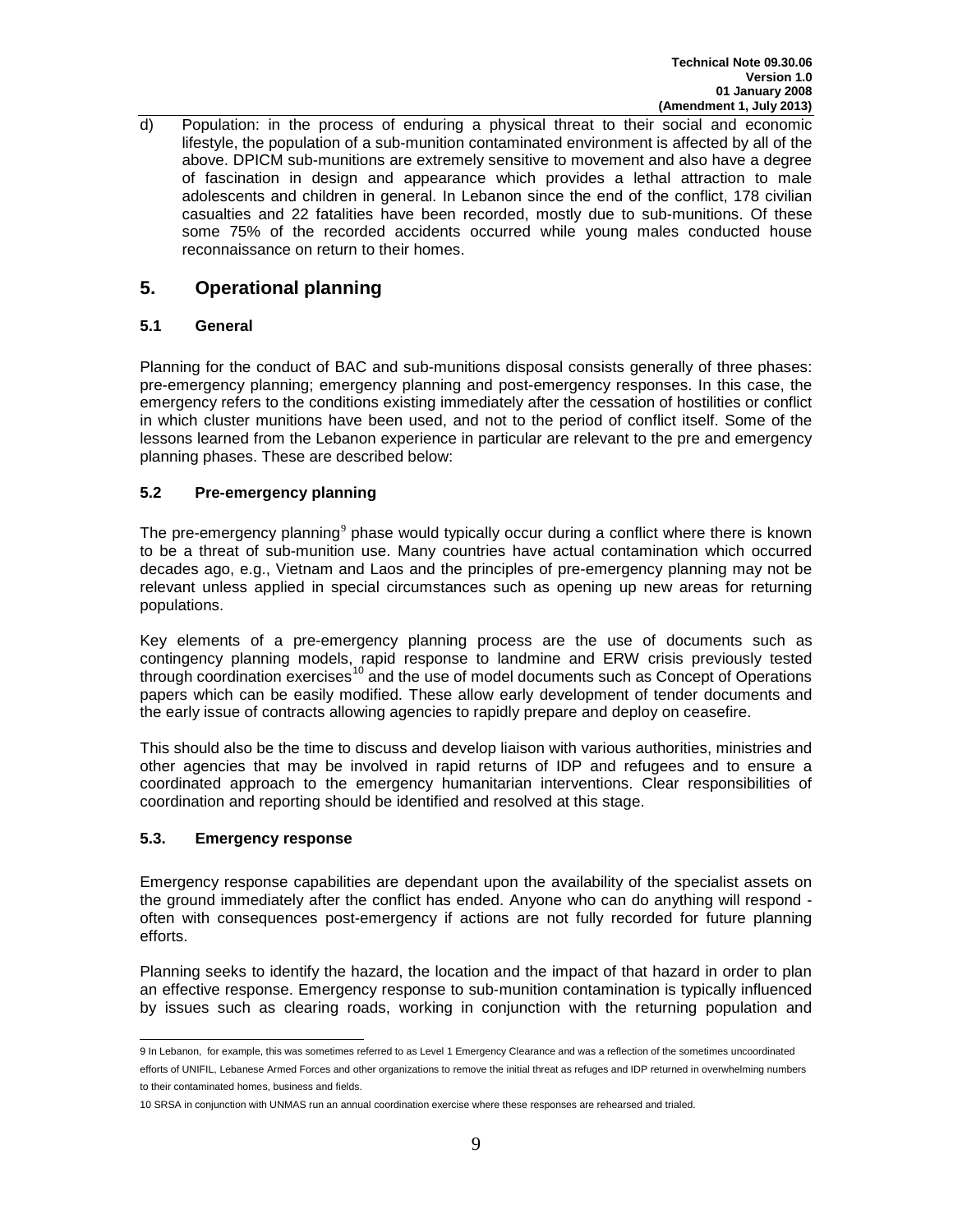responding to immediate needs. Whilst this is obviously a humanitarian imperative it should be accompanied by clearly established reporting procedures of who did what and where, with accurate positioning of the finds.

This data should then be maintained at a central location where the national planning staff can analyse what was done in the emergency response phase with a view to tasking in the postemergency response. Even if this cannot be done during the emergency response period, the data should be collected to allow analysis at a later stage. All agencies conducting sub-munition clearance should attempt to meet this need because failure to do so severely affects the capacity of the national authority to respond.

#### <span id="page-9-0"></span>**5.4 Post-emergency response**

Once tasking has caught up with the operational intensity of the emergency phase, the mine action response moves into the post-emergency phase. It is essential to establish a system of prioritisation as well as an efficient and effective method of clearance. In the post-emergency phase, where assets are generally in place, tasking is conducted in a more deliberate manner and in accordance with the priorities identified nationally, within the regional and local context.

In this phase, the national planning authority should allocate areas of operation based on the capacity of assets, establish set priorities based on the community need and depending on the clearance hazard, conduct a visual surface search (with instrument assistance where necessary) followed by subsequent or concurrent sub-surface search clearance tasking. This approach is covered in more detail in Paragraph 10, Clearance Methodology.

#### <span id="page-9-1"></span>**5.4.1 Community liaison**

Key to the planning is the involvement of the community in the decision-making process about task prioritisation. One way to achieve this is through the establishment of a Community Liaison Officer (CLO). Experience in Lebanon has shown that early involvement of CLOs with communities, the national or designated demining authority and the demining agencies, has been instrumental in gaining full support from the community in the clearance efforts. All agencies or national authorities should include a CLO in their staffing.

The CLOs should be provided with all the necessary means to conduct their role, including use of vehicles, access to telephones, and a full understanding of the role and importance of involving communities in decisions about their lives. An example Terms of Reference for the CLO is included at Annex C. Use of the CLO builds on existing knowledge and awareness of the need for a coordinated approach between community and clearance agency both at local and national level.

#### <span id="page-9-2"></span>**5.4.2. Usable land**

Usable land may be defined in many ways. In Lebanon it was defined as that land which was currently used for the movement of population, cultivation and grazing. It is the "current" use of the land which influences the prioritisation of tasking. An analysis of the crop cycle of the affected areas may also be used to provide further data for the prioritisation process, affecting what might be current and future task planning. The involvement of the CLO in this process is vital to ensure an integrated community, national authority and humanitarian demining response. An example of a simple Crop Cycle Analysis can be seen at Annex D.

The definition of "usable land" may change over time. This will impact on current and future operational tasks.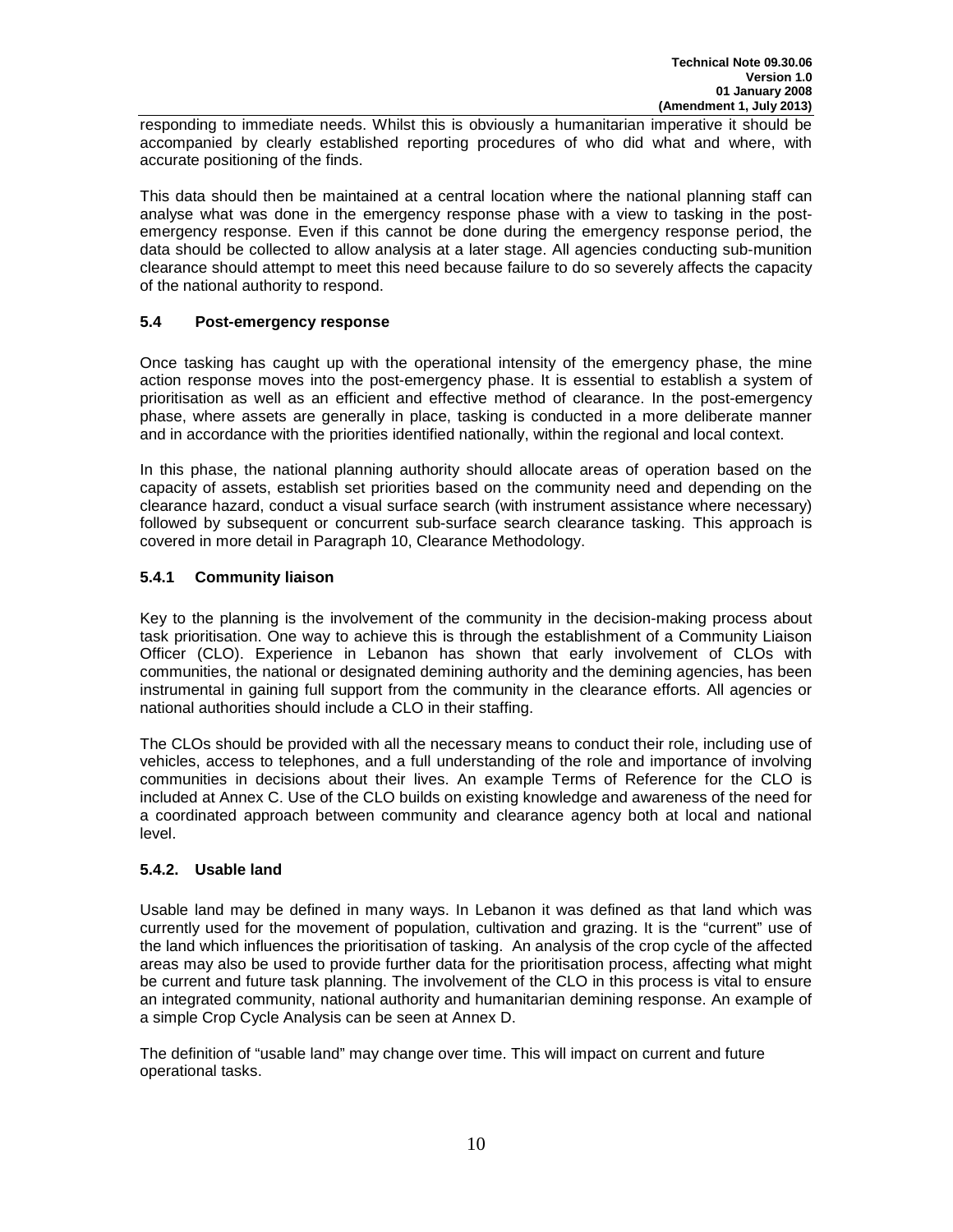### <span id="page-10-0"></span>**6. Mine risk education**

Mine risk education<sup>[11](#page-8-5)</sup> (MRE) is an integral part of the sub-munition clearance effort. In the context of sub-munitions, it is relatively simple to update core safety messages to cover the sub-munition hazard and utilize the existing risk education methodology.

The role of MRE in all phases of planning should be considered fully as well as in the clearance response. A coordinated public awareness and media campaign will often be the first line of defence in raising awareness of hazards that will exist post-conflict. In the emergency phase, it is a valuable means of protection where clearance assets cannot cope with the amount of work and the impact of population on tasks. In the more common post-emergency response phase risk education is an integral part of the overall mine action package.

Lessons learned from mine clearance over the last decade on the integration of risk education activities should be reviewed and applied in the context of sub-munition. Community liaison in demining terms has been referred to as the involvement of the community in demining decisions before, during and after mine action activity. In the Lebanon context it can clearly be seen that the importance of community liaison has been understood and transferred to the sub-munition clearance context in an effective manner, implemented through the CLO.

#### <span id="page-10-1"></span>**7. Clearance methodology**

#### <span id="page-10-2"></span>**7.1. General**

Generally speaking, clearance methodology is a function of ongoing risk assessments made at both national planning and tasking level and on the ground by field operators. A sub-munition clearance task may consist of three differing methods; a visual (surface) clearance, a visual (surface) clearance aided with instrument search capabilities and a sub-surface and surface combined search. These are explained in more detail below.

In most instances, a combination of these methods will be employed in a task or in subsequent operations. Choices are influenced by:

- a) Ground use (usable land for example) urban, rural (grazing) or rural (agricultural)
- b) Terrain access to the area, the type of terrain hilly, rocky, soft etc
- c) Impact on population the population contained within the hazardous area or in the surrounding areas
- d) Weather at the time of the initial conflict and at the time of the clearance task
- e) Season as above, it has a bearing on the hazards posed by sub-munitions through vegetation, condition of ground, wind and rain etc.
- f) Crop cycle as above
- g) Sub-munition hazard especially important in relation to the decision to make a surface clearance.

<span id="page-10-3"></span><sup>11</sup> Used in this context as Sub-Munition risk education, i.e., conforming to the concept of landmines and Explosive Remnants of War risk education, but commonly referred to as MRE.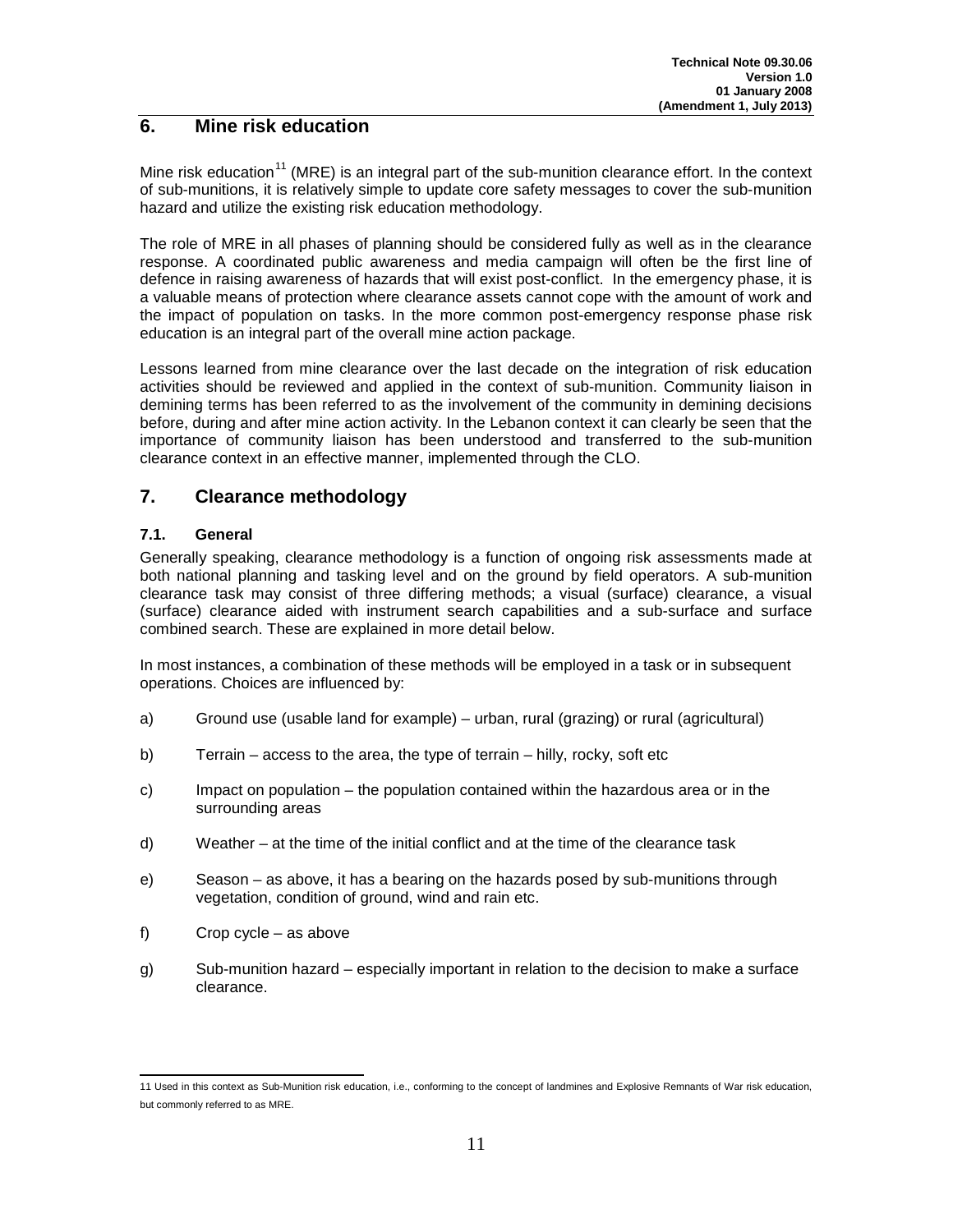- h) Military history an understanding of the military conflict, the conflict as it changed over time and military activities in and around the area build scenarios for task planning.
- i) Clearance history again this is very important and is particularly affected by the ability to record and report clearance activities previously conducted.

The selection of a surface/visual clearance rather than immediate sub-surface clearance where applicable, is a function of clearance tempo versus risk mitigation. It will always be a topic of much discussion and concern. In reality, the use of surface search methodology in the right context and supported with accurate recording and reporting has been an effective means of providing quick impact and support to populations in immediate post conflict situations.

Where possible, the clearance response should be conducted with a focus on first removing the immediate threat of exposed unexploded sub-munitions by clearing the surface threat, then following up surface clearance with a sub-surface clearance depending on the factors described above. In all instances the extent horizontally and the depth of clearance should be decided by national authorities based on an appreciation of the ground situation. Generally, a standard should be set to search a certain distance past the last seen sub-munition and to search to a particular depth. This should be determined by evidence of penetration below ground and may change due to ongoing risk assessment. In all situations, the decision-making of this assessment should be fully documented.

One example of how response planning might be conducted focusing on visual (surface) search first is described at Annex E, Battle Area Clearance Plan (sub-munitions). This example is drawn from Lebanon. This system uses the principle of "working from the inside out", where an estimation of the centre of the strike is made, and clearance starts from the centre of the strike outwards.

Another system used in Lebanon is the 10m  $x$  10m box pattern, which is a grid overlaid on a strike area. In this way, each particular box can be recorded and managed as is appropriate to the situation. This allows very detailed analysis to be conducted by the management team and also allows the accurate recording of the type of clearance conducted on each box. Boxes are usually numbered in a grid format, i.e. alphabetically and numerically, e.g. A1, B1, B2, B3 etc to allow for easy referencing and reporting.



**Grid pattern 10 x 10 m boxes allows detailed analysis of the site**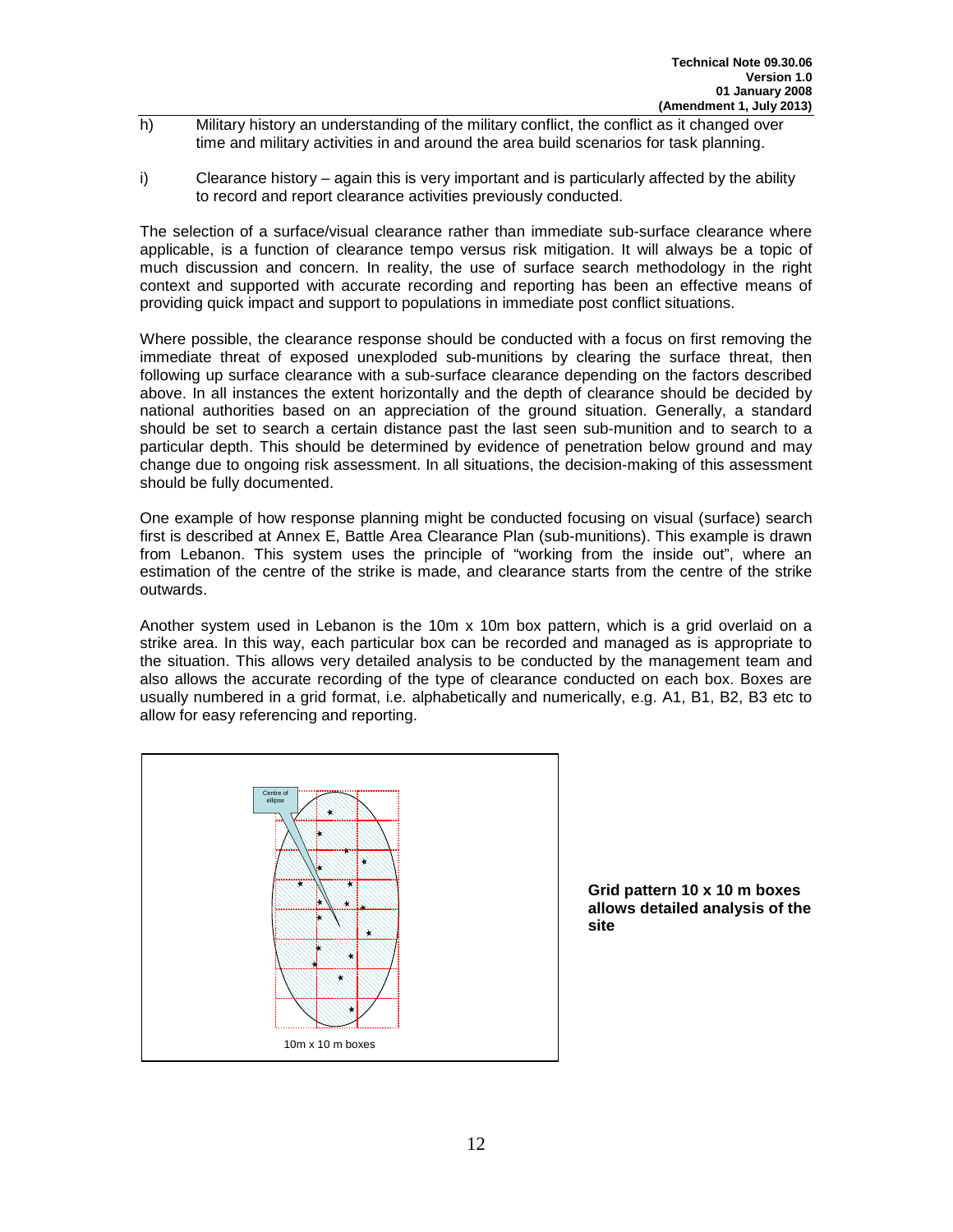#### <span id="page-12-0"></span>**7.2. Visual/surface clearance**

Visual/surface clearance is about clearing the surface and above the surface, e.g. in trees, fencing and/or these sub-munitions caught in urban constructions as well as at ground level.

Where this method has been selected and executed in a planned and coordinated manner, as it has been on at least two occasions post-conflict (i.e., Lebanon and Kosovo), it is a quick and effective means to remove the immediate hazard in an area, i.e., the visual threat. It is hazard and terrain dependant. For example, it may be more useful in built-up urban areas or rocky hard ground where unexploded sub-munitions are lying on or above the surface of the ground.

In many emergency response scenarios this is the kind of clearance methodology employed, although not always planned. Where it is not planned, clearance agencies responding to the immediate threat are removing surface items which create an immediate hazard to the population. Due to the operational intensity of the situation, they are quite often not doing so in a methodical manner. This can create problems in future planning because information may not have been recorded and follow up activities may be missed as a result of lack of information.

In all instances where visual searches have been conducted, it is essential that accurate recording and reporting of the task is conducted for follow-up tasking if necessary. This allows for a coordinated operational management response throughout the management cycle.

#### <span id="page-12-1"></span>**7.3 Surface clearance (instrument-assisted)**

This is conducted as above but with the support of metal detectors or bomb locators to search areas (vegetation, soft ground etc) where visual search is not possible. In Lebanon, instrumentassisted surface clearance has the added benefit of generally providing a default sub-surface clearance depth of up to 5  $cm<sup>12</sup>$  $cm<sup>12</sup>$  $cm<sup>12</sup>$ .

#### <span id="page-12-2"></span>**7.4 Sub-surface clearance**

Sub-surface clearance has been the most commonly used method in the past. It is slower than the above, yet provides a more reliable clearance of the hazard at the surface and sub-surface level concurrently. It does not require such a high level of risk assessment as the visual/surface methodology because all of the area surface and sub-surface is cleared at the same time. It is an inherently safer methodology for the operator and may not require follow up action.

#### <span id="page-12-3"></span>**8. Recording and reporting**

#### <span id="page-12-4"></span>**8.1 General**

Sub-munition strike areas are difficult to define. Sub-munition strikes are generally recorded as a Suspected Hazard Area (SHA)<sup>[13](#page-12-5)</sup>. In the first response stages, several individual sub-munition strikes may be recorded as separate SHAs. This can have a distorting effect on perceived contamination assessment as the aim of recording the initial hazard should be to record the centre of the ellipse or the pattern of strikes related to a single cluster munition or carrier shell. The disposal of individual sub-munitions over an area may similarly have a distorting effect. These points are described in more detail below.

<span id="page-12-6"></span><sup>12</sup> Discussion with Chris Clark, MACC SL, 22nd June 2007

<span id="page-12-5"></span><sup>13</sup> Information Management System for Mine Action Version 4.0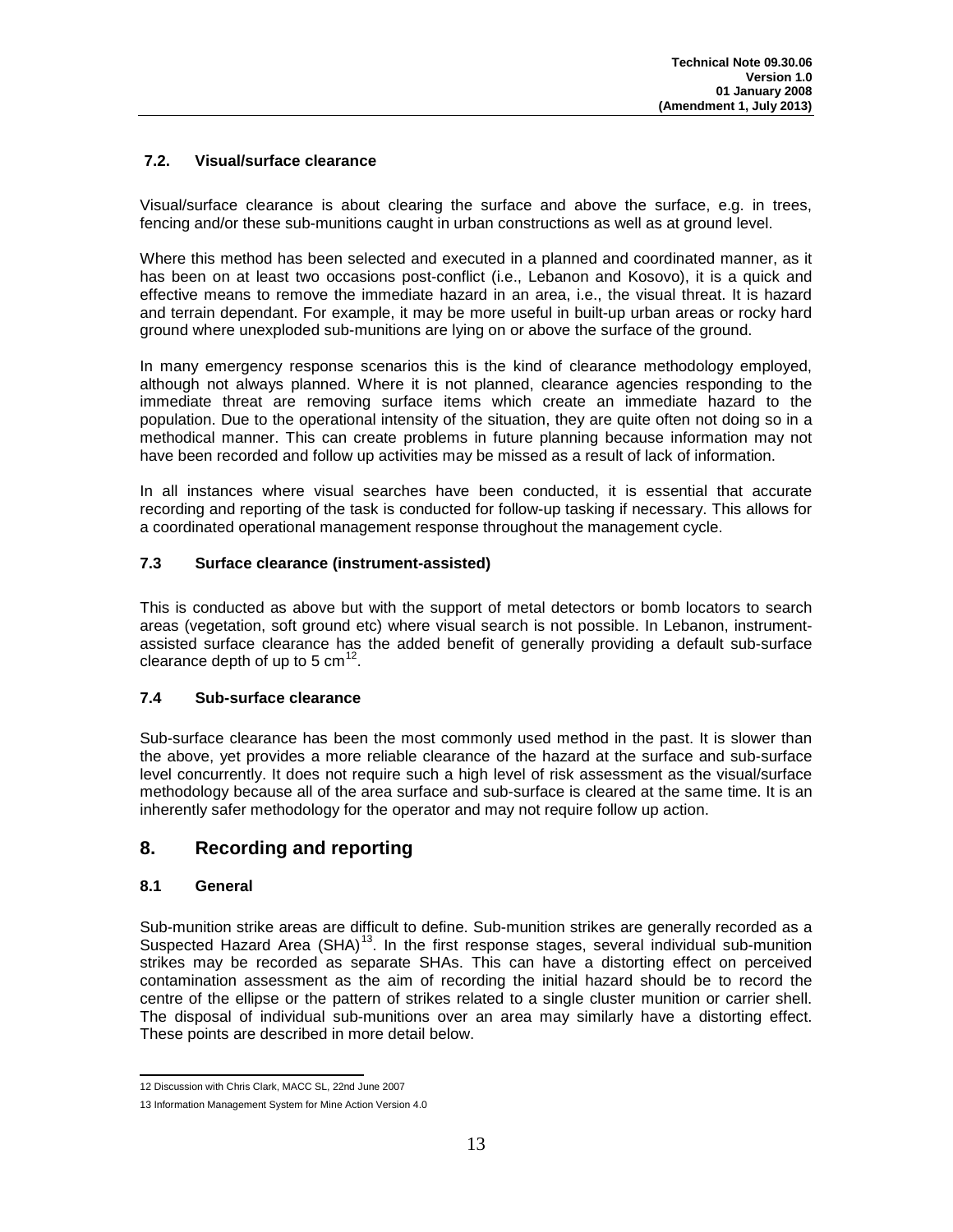#### <span id="page-13-0"></span>**8.2 Sub-munition strike footprint**

In ideal circumstances, the sub-munitions will have created a semi-ellipse pattern of sub-munition strikes. Whether the sub-munitions have functioned or not, the pattern may usually be seen through discovery of unexploded sub-munitions or evidence of explosion of individual or multiple sub-munitions. For example:



**Standard sub-munitions strike footprint (optimum)**

The sub-munitions strike itself may be described as having an entry point (where the first of the sub-munitions from one cluster bomb or carrier begin to detonate) and a fade out (where the last of the sub-munitions are found). In general, clearance organisations will search out to an agreed distance (e.g., 25 metres in Albania, 50 metres in Lebanon etc) from the fade out, with the basic shape of the ellipse forming as finds are recorded.

The more time that passes after the sub-munition strike, the more difficult it may be to identify a strike pattern.

When sub-munitions strikes occur on steep ground, the pattern of impact detonations may be visible, but those that did not detonate on impact may have moved downhill well beyond the original strike area. In areas with heavy rainfall or snowmelt, runoff water may move the munitions into gullies. Provision should be made to extend the search appropriately in these circumstances.

In emergency response phase where there is a lack of accurate recording of actions and hazards, the true picture of the particular strike maybe lost. This is caused by "cherry picking" or overlapping strikes.

Several strikes over a particular area also have a distorting effect where the patterns merge together. For example:

**Overlapping strikes**

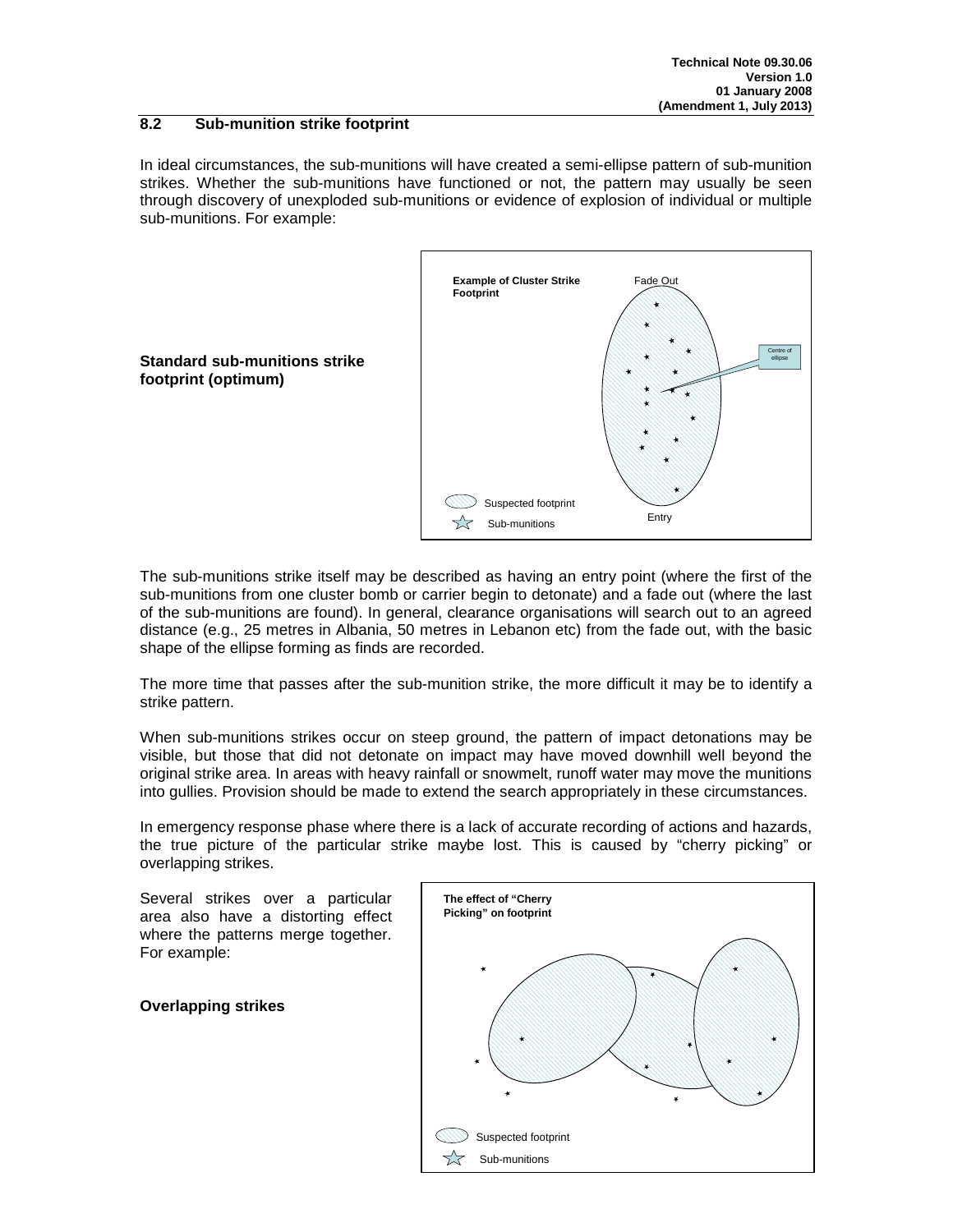When many individual strikes have been reported, it may be found upon completion of the task that several SHAs have been dealt with in the clearance of a certain area. This takes careful review and management by planning and operational tasking staff to ensure that accurate data is recorded, that SHAs are removed and that the true picture is reflected.

Accurate recording and reporting of clearance conducted along with an auditable record of risk assessments made on site are essential to follow up with future sub surface clearance plans. Completion and suspension reports should be the basis for further planning, analysis and tasking.

#### <span id="page-14-0"></span>**8.3 Recording and reporting**

In general, all suspected sub-munition strike areas should be recorded with a view to identifying the footprint and the centre point of the ellipse (if possible to ascertain). This would generally be the basis of a strike zone grid reference.

Such information should be recorded by the central data collection facility (generally the information management section in the National Authority) as a SHA.

In Lebanon this central grid reference is recorded using the UTM $<sup>14</sup>$  $<sup>14</sup>$  $<sup>14</sup>$  system of coordinates and</sup> links SHA to the task. Agencies are tasked to conduct clearance on the sites, based on prior reconnaissance by operational and planning staff at National and agency levels and with the full input of the CLO to ensure community priorities are being met.

Records of clearance activity carried out on a task should be recorded and reported using standard documentation. In Lebanon much use is made of "suspension reports" which are used to record (in most cases) where visual/surface search was conducted and when it is likely that a further task or continuation of the task will occur with sub-surface search activity.

IMSMA Version 4 allows the national authority or implementing institution to produce its own reports, incorporating what is needed in a country-specific scenario. Based on the Lebanon experience, Suspension and Completion reports where sub-munitions clearance activity is recorded should make a very clear statement of:

- a) The clearance plan the risk management process
- b) Type of clearance
- c) Depth of clearance
- d) Findings
- e) Equipments used
- f) Accurate record of clearance including types of clearance
- g) Accurate record of individual sub-munitions (supporting the general picture of the strike zone or ellipse)
- h) Marking
- i) Fencing
- <span id="page-14-1"></span>j) Digital mapping / sketch
- k) CLO comments, including usable land, community needs and where possible observation on failure rate.
- l) Process of follow up for the suspension task

<sup>14</sup> Universal Transverse Mercator, a map referencing system using grids. In Lebanon, the term "UTM" itself is used to refer to the grid referencing system based on the Universal Transverse Mercator, which indicates the possible centre of the ellipse of sub-munition strike.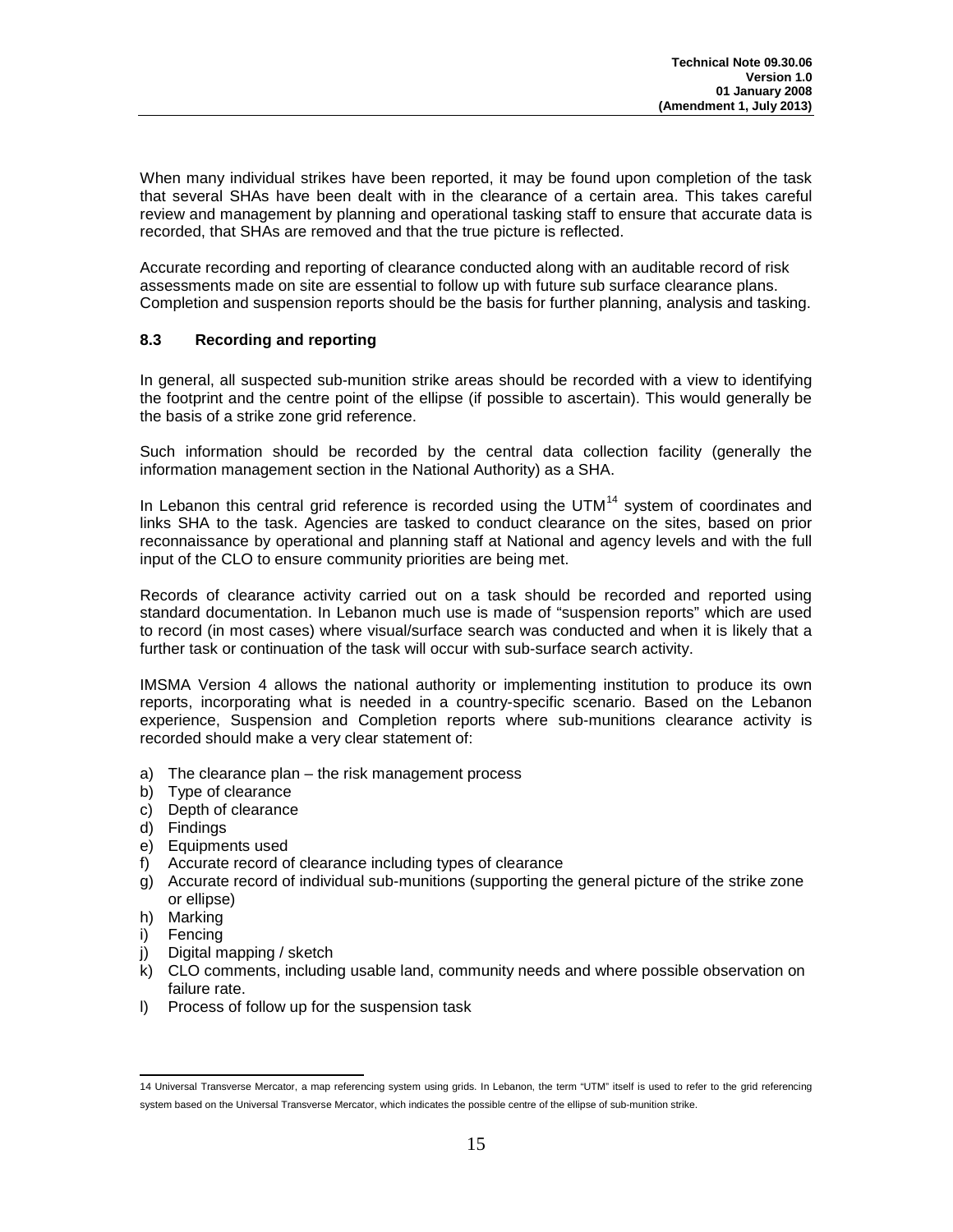Although in general, all surface clearance tasks should be recorded as "Suspensions", in some cases "Completion reports" may be provided which include all three variants of search; surface, instrument assisted and sub–surface. In this case as with suspension reports, the recording of the clearance process and the clear demarcation of what was done where and how, will be important elements of the report. An example of such mapping based on the Lebanon experience is included at Annex F.

#### <span id="page-15-0"></span>**9. Disposal of sub- munitions**

#### <span id="page-15-1"></span>**9.1 Planning and disposal considerations**

There are five common methods applicable to the safe disposal or destruction of sub-munitions. The method selected will be dependent on the specific type of sub-munition and the operational scenarios. The decision as to which method to employ should be made by the clearance Team Leader, in conjunction with his EOD Technician.

- 1) destruction by detonation in situ;
- 2) deflagration<sup>[15](#page-14-1)</sup> (burning) by the use of point focal charge in situ;
- 3) deflagration by the use of a pyrotechnic torch in situ;
- 4) use of alternate techniques; and
- 5) manual disarmament of the fuze.

Of these five methods, (1) is the most common; (2) and (3) can only be conducted by experienced staff with the correct equipment. Methods (4) and (5) should only be attempted by experienced Level 3  $EOD$ <sup>[16](#page-15-2)</sup> technicians with current operational experience or training on the particular ordnance. EOD levels are further described in IMAS 9.30, Explosives Ordnance Disposal.

Regardless of the method chosen, there are numerous planning and disposal considerations dependent on the type of sub-munition encountered. Some, or all, of the following should be considered:

- a) some types of sub-munition may not arm if the release altitude is too low;
- b) the relatively high mass and narrow shape of some sub-munitions means that they may penetrate soft ground and become buried;
- c) armed sub-munitions may fail to function if the angle of impact is too great, or if their fall is broken by vegetation or soft ground;
- d) sub-munitions incorporating stab-sensitive or all-ways acting fuzes can be particularly dangerous:
- e) partially impacted mechanisms can be sensitive since the firing pin may be touching, or imbedded in, the stab-sensitive detonator;
- f) some types of sub-munition, such as DPICM, are subject to high failure rates and may therefore be encountered in large quantities;

<sup>15</sup> Deflagration is defined in IMAS 04.10 as the "conversion of explosives into gaseous products by chemical reactions at or near the surface of the explosive". In other words using a small explosive or pyrotechnic charge in a certain manner so as to cause the high explosive filling to burn rather then detonate. When attempting to induce a deflagration, the operator must always manage and plan for the risk that the high explosives filling may in fact burn to detonation.

<span id="page-15-3"></span><span id="page-15-2"></span><sup>16</sup> A Level 3 EOD technician is defined in IMAS 9.30 as "a deminer who has had specific EOD training in the disposal by detonation of larger UXO, such as rocket and tank gun ammunition, and artillery ammunition up to 240 mm; this includes HEAT charges. Under the supervision and direction of a qualified supervisor, a Level 3 (EOD) deminer should be qualified to render safe UXO for safe removal from the demining worksite, and to undertake their final destruction**."**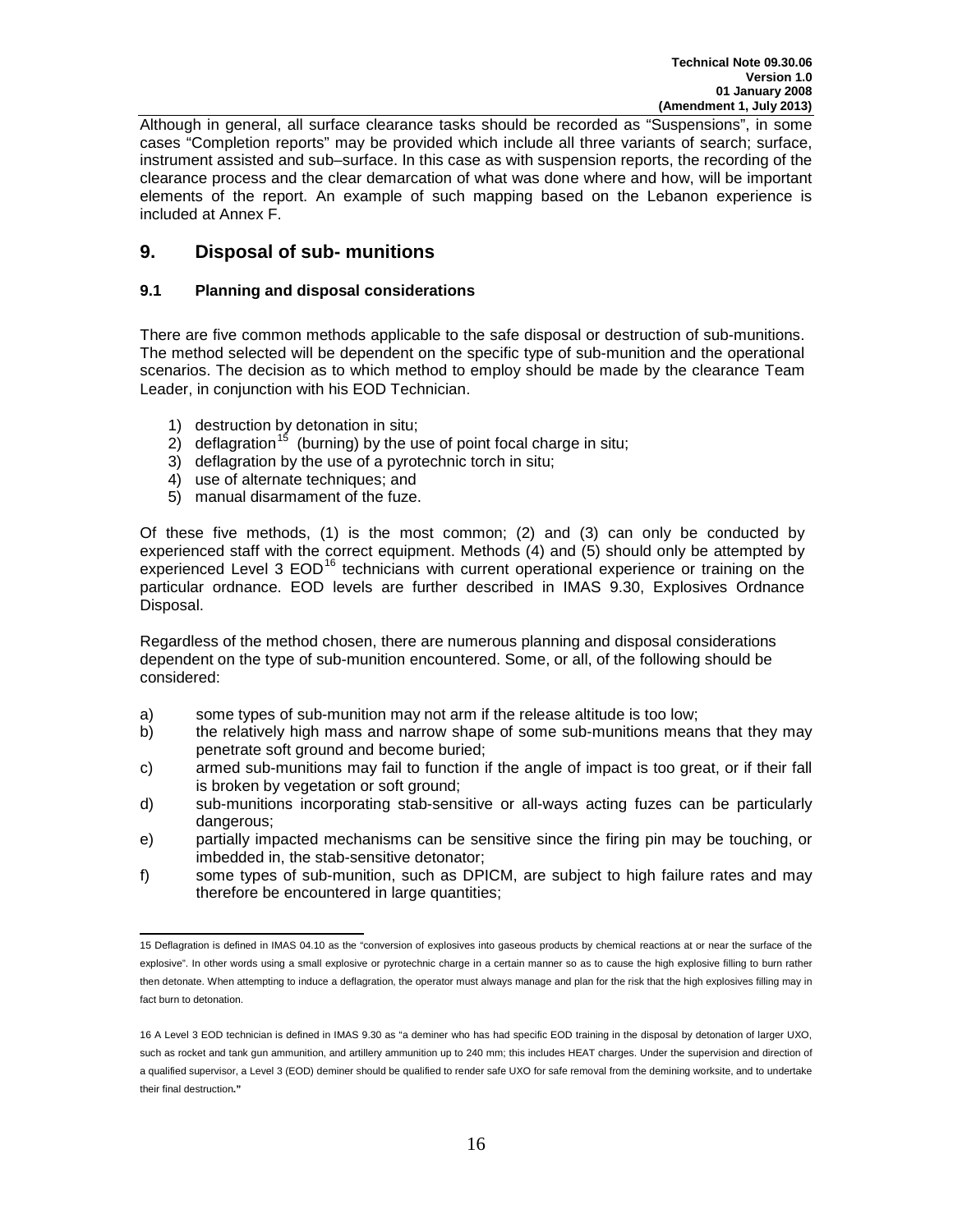- g) large numbers of unexploded sub-munitions at a contaminated site often substantially complicates an otherwise straightforward clearance operation. Small numbers could indicate the presence of more sub-munitions over a wider area;
- h) unexploded sub-munitions are often found above ground in vegetation or lodged in manmade structures;
- i) thick-walled varieties can produce heavy fragments, lethal at substantial ranges;<br>i) sub-munition dispensers often incorporate hazardous components such as
- sub-munition dispensers often incorporate hazardous components such as ejection charges and linear cutting charges;
- k) the presence of sub-munitions is often indicated by empty containers and packaging;<br>l) oroximity fuzes should never be approached from the front:
- proximity fuzes should never be approached from the front;
- m) the presence of ejection charges and linear cutting charges should be considered;
- n) unopened cluster bombs require special demolition techniques to ensure the destruction of all sub-munitions;
- o) nose fuzes are often badly damaged during impact and may not be identifiable;
- p) tail sections may incorporate powerful springs, which can cause injury;
- q) thermal coatings will attenuate the power of demolition charges;
- $r$ ) weather conditions at the scene of the hazard may impact on the disposal method high winds for example may cause initiation of DPICM; changes in temperature may initiate sensitive piezo-electric fuzed sub-munitions;
- s) when employing point focal charges, pyrotechnic torches or alternate techniques such as the 0.50 cal de-armer and attempting to deflagrate the explosive within a sub-munition, EOD technicians must be aware that detonation of the target munition may occur. Appropriate tamping and safety distances should be applied;
- t) many sub-munitions contain cone liners supporting the shaped charge effect required for defeat of armour. The point focal charge should be positioned in such a way that the cone liner is degraded. In the event of a detonation this will significantly degrade the performance of the shaped charge jet;
- u) the pyrotechnic torch should be positioned in such a way that an attempt is made to degrade the cone liner. However as this method is several orders of magnitude slower than a HE or shaped charge attack the effectiveness of this approach is open to question. If burning detonation takes place then it is very likely that little damage will have occurred to the cone, therefore an effective shaped charge jet should be expected;
- v) destruction of sub-munitions in situ may have an impact on livelihood<sup>[17](#page-15-3)</sup> or personal effects of communities. This can result in extra pressure on the EOD technician as to the choice of method of neutralisation or destruction to be made. It is important not to allow such pressure to override the personal safety of the technician and those working with him; and
- w) when employing alternate techniques such as 0.50 cal de-armer and explosively projected plates for example, technicians must be aware that detonation of the target munition may occur. Appropriate tamping and safety distances are therefore to be applied.

#### <span id="page-16-0"></span>**9.2. Destruction methods**

There are five general methods to destroy or neutralize a sub-munition as referred to above. This TN only discusses the first three and as earlier mentioned, method 4 and 5 should only be carried out by appropriately qualified EOD technicians who are familiar with ALL aspects of the sub munitions and fuze mechanism design. It is expected however that all mine action agencies and operations staff would be fully conversant with these techniques as a result of training and experience prior to use of any of the following tools.

<span id="page-16-1"></span><sup>17</sup> A farmer in Lebanon commented that "the war had destroyed 10 % of his citrus grove, the BAC (destruction in situ) of remaining sub-munitions was destroying the rest of it".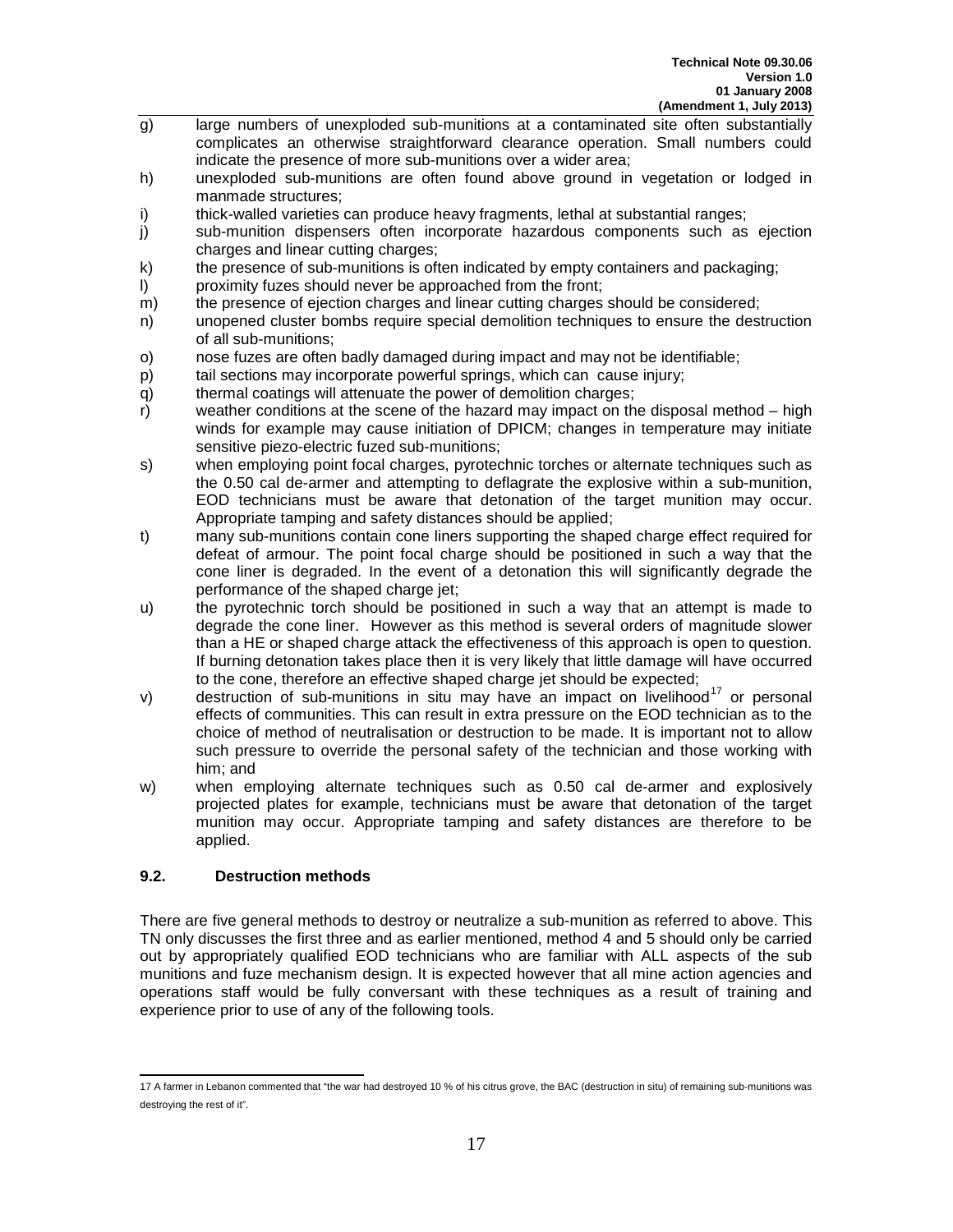#### <span id="page-17-0"></span>**9.2.1. Destruction by detonation in situ**

In this method sub-munitions are destroyed in situ without moving or touching the item unless in the case of certain sub-munitions, (such as M42 and KB1), they can be positively identified as being unarmed.

Whilst this is a common method of disposal in Lebanon, it has the disadvantage of creating further damage to the surrounding environment. In some circumstances destruction by detonation is carried out in central demolition sites rather then in situ, where large numbers of items have been gathered as a result of being neutralized before moving.

#### <span id="page-17-1"></span>**9.2.2. Point focal charge destruction**

This is also a common method in Lebanon. A purpose designed shaped charge system (often referred to as a point focal charge), may be used to induce deflagration of the main filling. This method is generally safer than destruction in-situ by demolition as the munition is not touched and the charge is deployed at a distance from the target, (at least 80 mm).

#### <span id="page-17-2"></span>**9.2.3 Deflagration by the use of pyrotechnic torch**

The use of a pyrotechnic charge to induce deflagration of the sub-munition has been used with some success; however the risk of deflagration to detonation transfer (DDT) in the sub-munition is higher with this method than any other.

## <span id="page-17-3"></span>**10. Equipment**

Various types of equipment are used in sub-munition clearance including detection, protection and marking and recording equipment. These may include:

Detection Equipment:

- a) Metal detectors a variety of makes to allow for changes in ground conditions
- b) Large loop detectors
- c) Bomb locators

Personal protective equipment (PPE):

- d) Helmet
- e) Visor,
- f) Safety goggles,
- g) Demining Apron/Vest etc, i.e., the general items in use in mine clearance operations.

Note: The national authority in consultation with agencies should set minimum levels of personal protective equipment (PPE) for sub-munition clearance. This will be guided by principles of safety inherent in IMAS. Levels of PPE, e.g. use of visor versus safety goggles, may be influenced by the type of activity conducted, e.g. visual clearance may be conducted with safety goggles. Instrument aided or intrusive searches (rubble, vegetation etc) and sub-surface searches should be conducted using a visor. In Lebanon this has been clearly identified in National Technical and Safety Guidelines and is again the result of discussion between national authorities and agency operators who are involved in clearance in the field. There are certain situations in destruction or neutralisation activities where the use of PPE may actually impede an operator's access to a submunition e.g. accessing a sub-munition in a tree or a fence line and it may be felt that this creates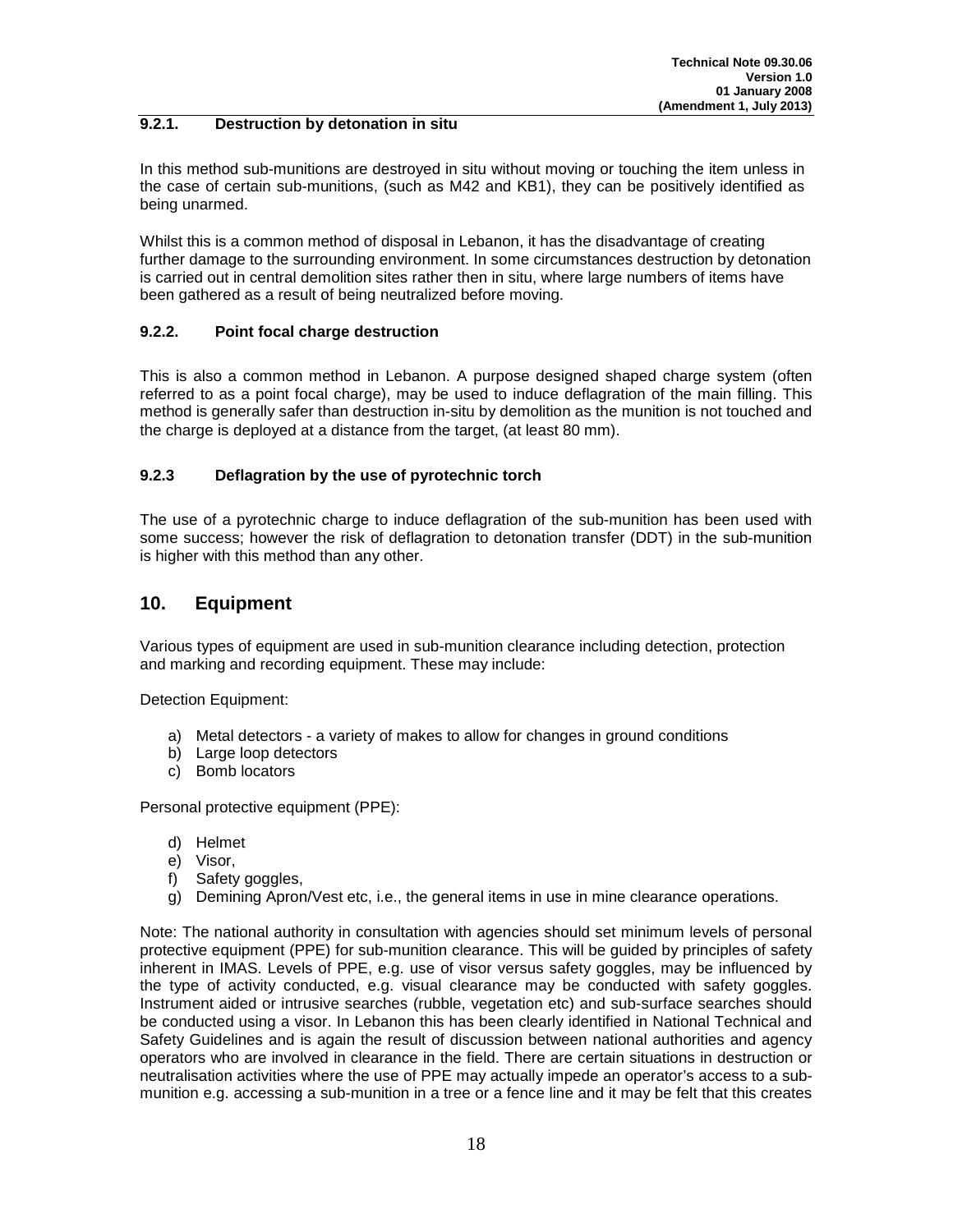a greater hazard than NOT wearing PPE. Again, national authorities and agencies should work closely to provide full documentation and training to support these risk based decisions.

Marking and recording equipment (apart from standard equipment and accurate map reading, and referencing):

- h) Differential GPS<sup>[18](#page-16-1)</sup>
- i) Basic GPS
- j) Laser finders

Note: Accurate marking and recording and reporting are essential in clearance of sub-munitions particularly when there are a number of methodologies employed and these choices have consequences for future planning of clearance activities. Systems which accurately pinpoint individual sub-munition strikes and which can clearly delineate between choices of clearance methodology will assist effective current and future clearance operations.

#### <span id="page-18-0"></span>**11. Innovations**

As with all mine action activities, field experience leads to changes based on lessons learned. Often these changes or possible changes generate heated debate and discussion amongst agencies and operators. It is important to encourage, at both national and agency level, a commitment to such discussion and a willingness to analyse the efficacy of innovations based on the potential for improvement in safety, efficiency and effectiveness of operations. Authorities and agencies should make every effort to capitalise on field innovations but with the proviso of a rigorous process of investigation, analysis, discussion, agreement and documentation of any proposed changes. This should also be accompanied by the necessary training and or development to support proposed innovations and information should be widely shared amongst the mine action community.

#### <span id="page-18-1"></span>**12. Quality Management**

Quality management is an integral process in the clearance of sub-munitions just as in any other part of humanitarian demining. But it is an ongoing process, applicable throughout, for example, in Lebanon; the "Pre-emergency" Phase, the "Emergency" Phase and the "Post-conflict" Phase.

Quality of the service provider is ensured through ongoing accreditation of agencies and quality of service through specific and well documented ongoing quality assurance and quality control checks of agency work.

Critical points identified for quality management in Lebanon include *other* aspects of the quality mine action circle. These points include:

- a) The initial data identification and recording of SHA as discussed in the Pre-emergency and Emergency Phase, failure to address the accurate recording and reporting of SHA will result in loss of planning data.
- b) The defining of "usable land" as a key to tasking and to guide conduct of clearance and prioritisation of clearance – in Lebanon, this is a key tool and has been addressed through the use of the Community Liaison Officer.
- c) The clearance methodology employed (in particular the choice of surface followed by sub-surface at a later date) and the choice of method for disposal of the threat.
- d) The need for accurate recording and reporting (e.g. "Suspension" and "Clearance" reports) and subsequent follow up of the documentation, which leads back to;

<span id="page-18-2"></span> $18$  This is a very expensive option and requires good satellite access and software support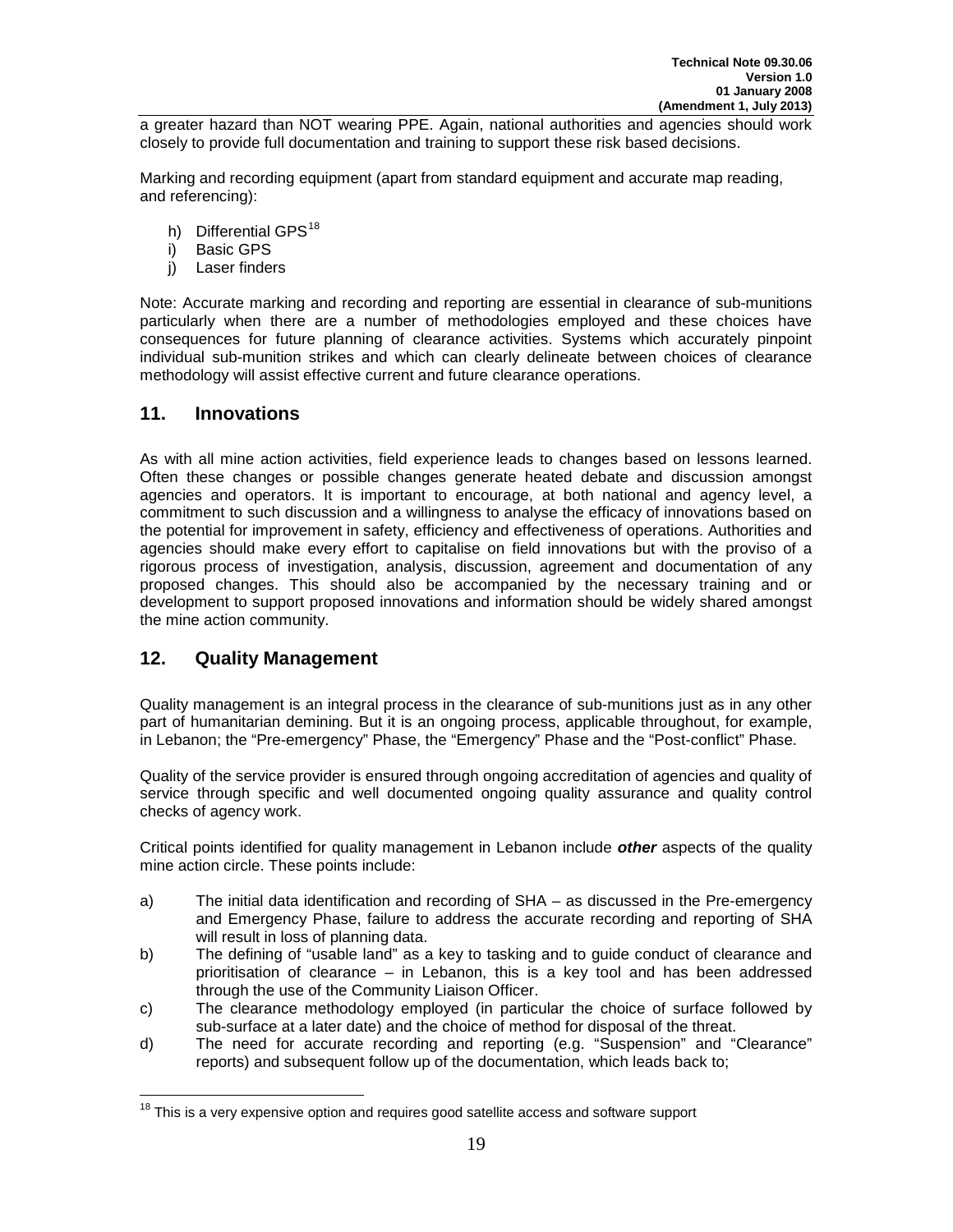e) Review of the SHA based on initial and/or remaining threat to the community for future tasking.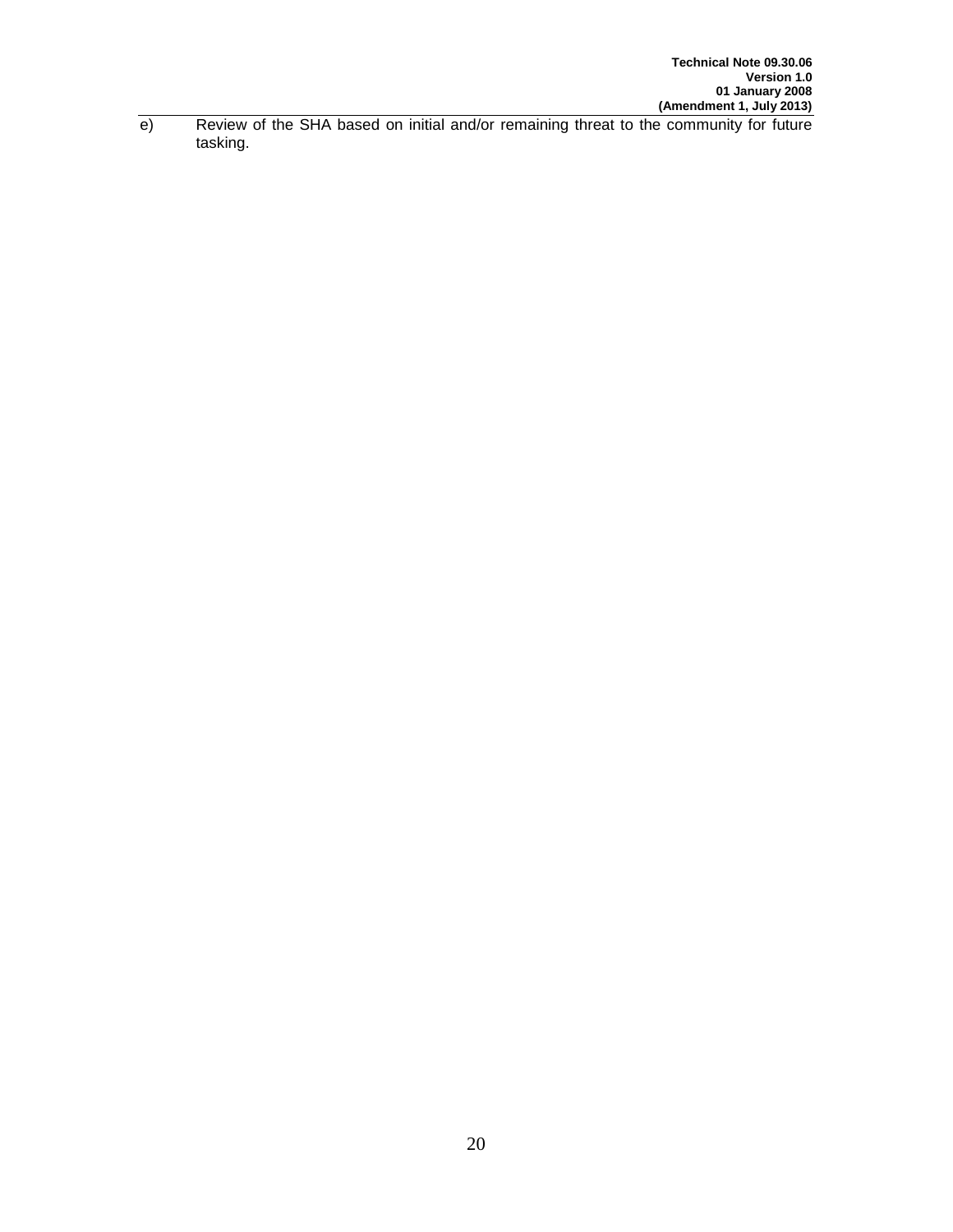### **Annex A (Normative) References**

<span id="page-20-0"></span>The following documents, when referred to in the text of this Technical Note, form part of the provisions of this guide.

- a) IMAS 04.10. Glossary of terms and definitions;
- b) IMAS 09.30 EOD;
- c) IMAS 10.30 PPE;
- d) IMAS 09.11 BAC;<br>e) GICHD A Guide to
- e) GICHD A Guide to Cluster Munitions July 2007;<br>f) GICHD Advisory Note Version 1;
- GICHD Advisory Note Version 1;
- g) NTSG Lebanon Chapter 14; and<br>h) CWA 15756 Dec 2007, on Testing
- CWA 15756 Dec 2007, on Testing of PPE.

The latest version/edition of the IMAS references should be used. The GICHD hold copies of all IMAS references used in this Technical Note. A register of the latest version/edition of the IMAS standards and references is maintained by UNMAS, and can be read on the UNMAS website [\(www.mineaction.org\)](http://www.mineaction.org/). National mine action authorities, employers and other interested bodies and organisations should obtain copies before commencing mine action programmes.

The latest version/edition of the Technical Notes can be accessed via IMAS website [\(www.mineactionstandards.org\)](http://www.mineactionstandards.org/).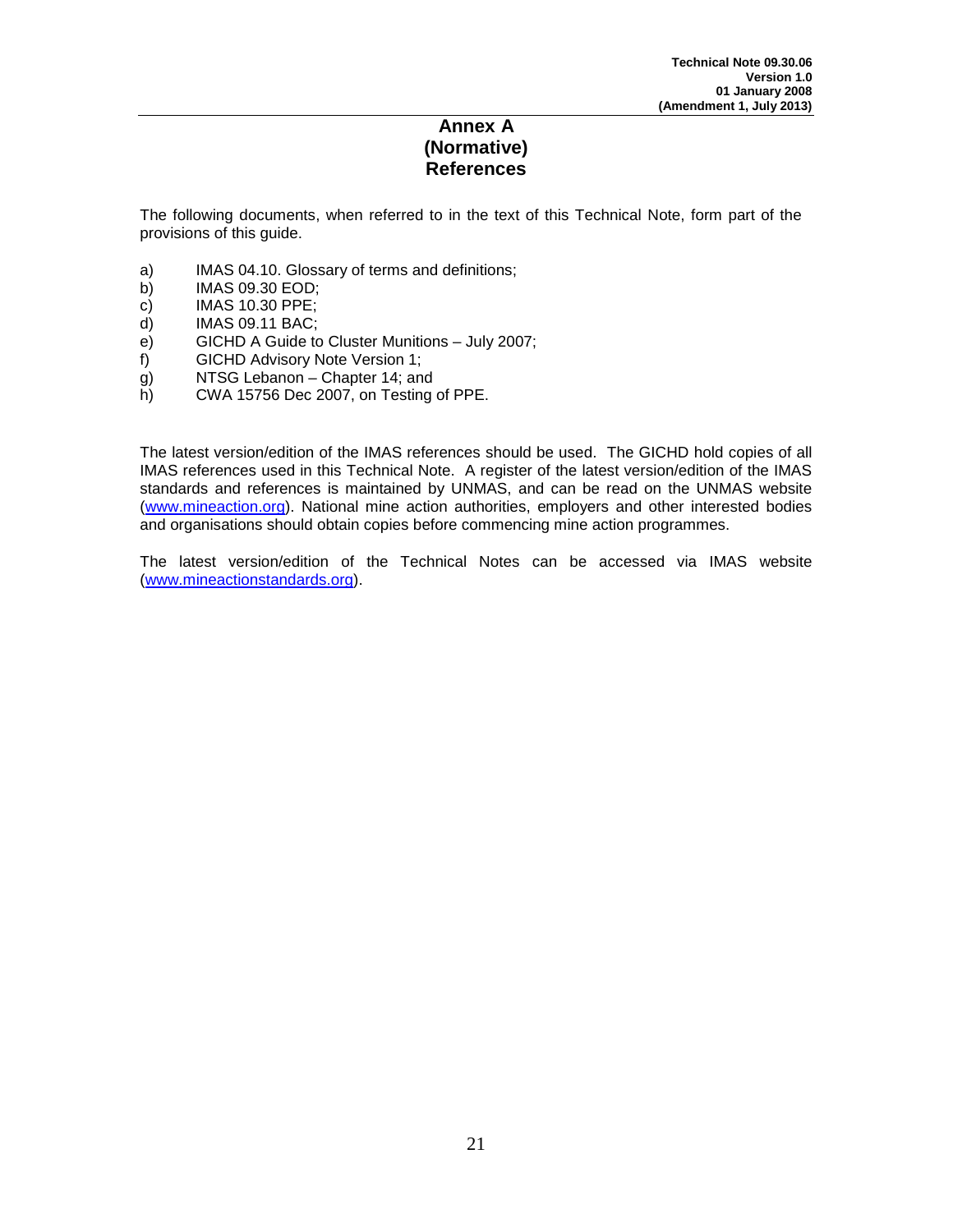# **Annex B (Informative) Types of sub-munitions and cluster bomblets**

# <span id="page-21-0"></span>**B1. Parachute stabilised**

#### **B1.1. Description**

Some of the more modern sub-munitions use small parachutes or other forms of flexible airbrakes in preference to rigid fins. Other than the method of stabilisation, the characteristics of munitions within this category tend to be similar to those of finstabilised anti-armour bomblets (see below). However, since chute stabilisation tends to be used for newer sub-munitions, some do incorporate more complex components. **Picture above: BLU 97**



#### **B1.2. Typical operation**

Shortly after deployment from the carrier, a drag chute or small inflatable 'air brake' is ejected from the rear. This often allows a telescopic body to extend and arms the fuzing system. When the bomblet strikes a hard object nose-first, the detonator at the rear of the shaped charge is initiated to produce an anti-armour effect. This can be achieved using a piezoelectric fuze or a rod, which strikes a stab-sensitive detonator at the rear of the casing to energise a piezoelectric element.

Secondary fusing variants can exist to initiate the bomblet if it fails to land on its nose; these use all-ways acting mechanisms that incorporate a ball-bearing housed in a chamber with sloping sides. Sideways movement of the ball-bearing acts on the sloping surface to push a pin into a stab-sensitive composition. If these mechanisms are not actuated during impact, they can act like anti-handling devices when the sub-munition is subjected to further sudden movement. Like their fin-stabilised variants, most chute-stabilised sub-munitions produce an anti-personnel/antimateriel effect as the body is shattered, and many are scored to produce consistent fragmentation.

# **B2. Dual Purpose Improved Conventional Munitions (DPICM)**

#### **B2.1. Description**

Dual Purpose Improved Conventional Munitions (DPICM) are dispensed in large numbers using projectiles or artillery rockets, such as MLRS. Most DPICM are very similar in appearance and operation, tending to be based on the design of the US M42. The tubular body is normally made from steel with the open end housing a copper shaped charge liner, which is inset to provide stand-off on impact. In some examples, the side-wall of the casing is internally notched or fitted with a matrix of small steel balls set in plastic. The other end of the body is generally domed and

has a simple impact fuze fitted. The fuze incorporates a small threaded striker attached to a loop of fabric ribbon, which is folded over the fuze. The striker retains a spring-loaded transverse slide fitted with a small stab-sensitive detonator. The configuration is designed so that the bomblets can be packed closely, nose to tail, in tubes within a dispenser. **Picture above: KB-1**

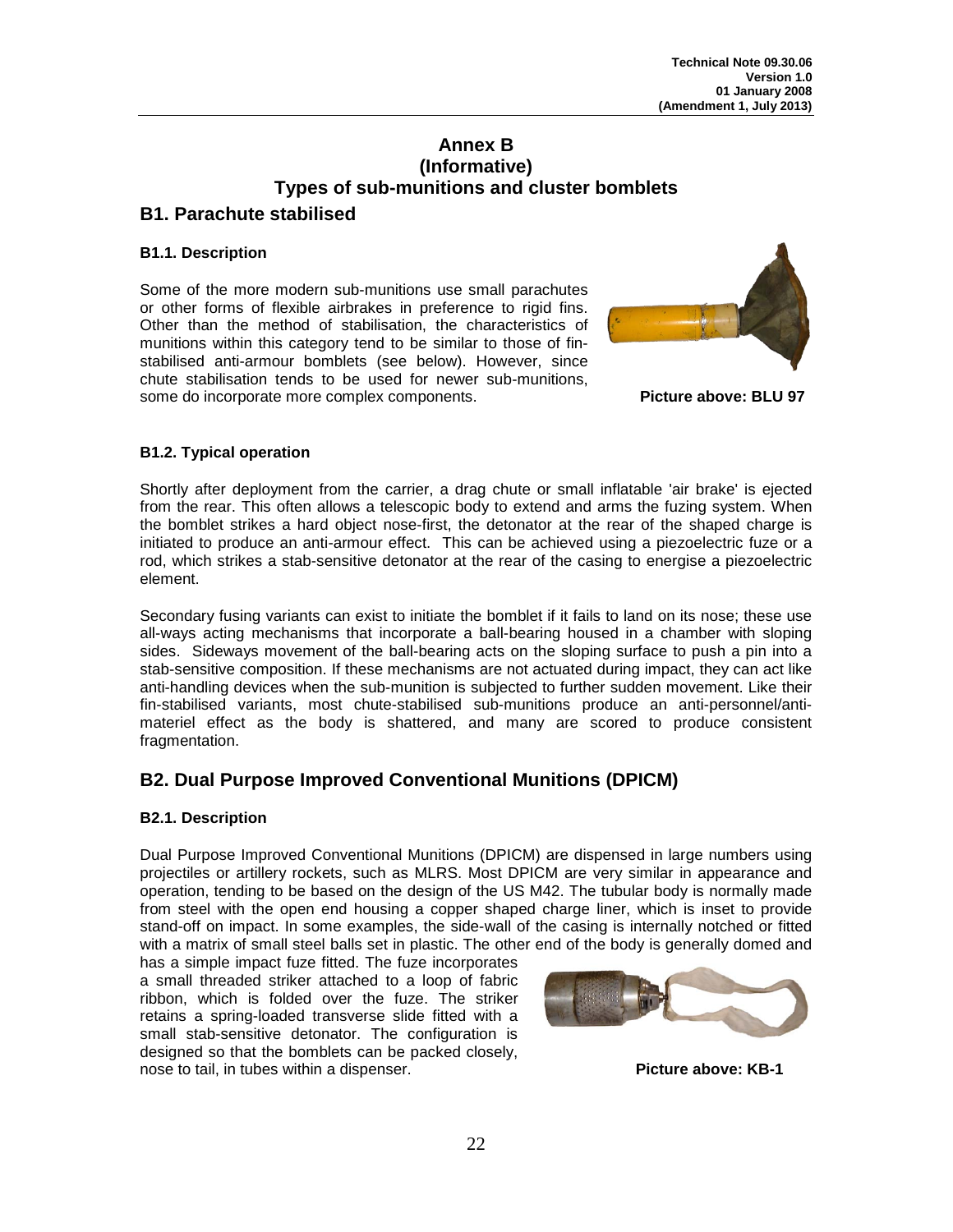#### **B2.2. Typical operation**

Once released from the dispenser, the ribbon unfurls and brings the bomblet into a nose-down attitude. As the ribbon vibrates in the airstreams, the threaded striker unscrews and releases the detonator slide. Once free, the slide is moved across by its spring, bringing the detonator into line with the striker. On impact, inertia carries the striker forward into the detonator, beneath which is a small booster pellet and the main charge. The body is shattered and the shaped charge fired downwards into the target. Ball-bearings can surround the body to increase the anti-personnel fragmentation effect.

# **B3. Fin-stabilised (anti-armour)**

#### **B3.1. Description**

The majority of the older designs used fixed fins with a central void to enable the sub-munitions to be packed tightly nose to tail. The US M118 'Rockeye' was one of the first such designs. This bomblet has a cylindrical body incorporating a HEAT warhead with a rear-mounted fuze and fixed

plastic fins. Most fin-stabilised antiarmour bomblets have arming impellers and either piezoelectric or impact fuzes, though many variations exist. All types create some stand-off for the shaped charge, either by mounting the charge well back in the body, or by placing a probe on the front. Configurations vary, and the presence of a HEAT warhead may not be obvious from the external shape. **Picture above: Mk 118**



#### **B3.2. Typical operation**

On ejection from the cluster bomb, folding fins (if present) deploy to bring the bomblet into a nose-down attitude. The air-stream passing over the vanes on the arming impeller causes it to rotate, eventually arms the fuze. When the bomblet strikes a hard object nose-first, the detonator at the rear of the shaped charge is initiated to produce an anti-armour effect. Most also produce an anti-personnel/anti-materiel effect as the body is shattered, and many are scored or notched to enhance fragmentation.

# **B4. Fin-stabilised (fragmentation)**

#### **B4.1. Description**

Fin-stabilised fragmentation bomblets are normally dispensed from cluster bombs carried on fixed-wing aircraft. They generally have cylindrical cast steel casings that are relatively thick in proportion to the size of the munition. Exceptions include the casing of the US BLU-3/B, which is made from aluminium with steel balls set into it. Fins are normally made from sheet steel or plastic, and may be either fixed or spring-loaded. During transit, springloaded fins tend to be folded around the body to make the bomblet compact, allowing more sub-munitions to be carried within the dispenser. Most use simple impact fuzes, which are normally fitted to the nose. **Picture above: BLU 3/B**

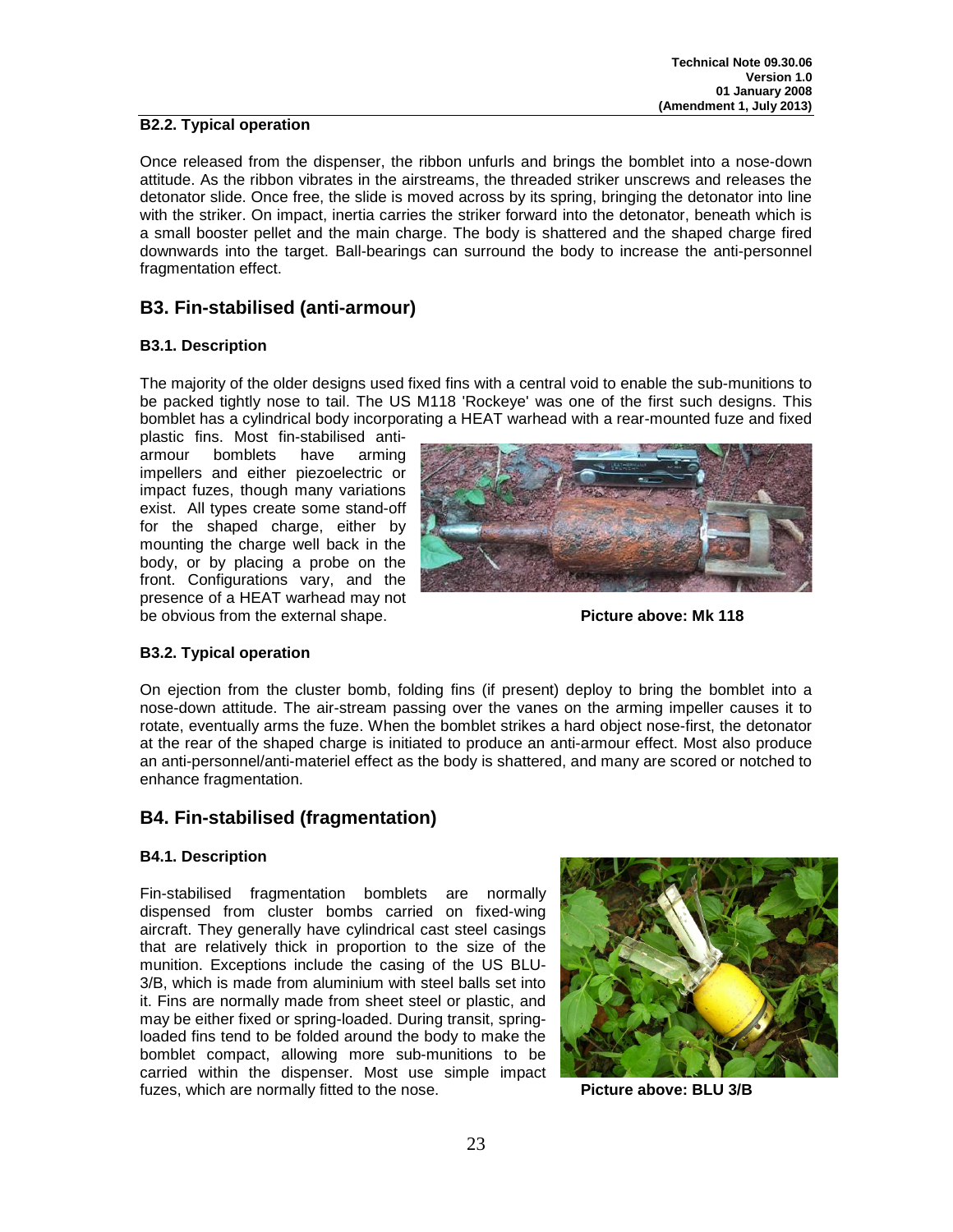#### **B4.2. Typical operation**

Once ejected from the dispenser, fins bring the bomblet into a nose-down attitude. Fragmentation sub-munitions generally use basic mechanical fuzes; some arm as the fins deploy (for example the BLU-3/B, which uses a sliding shutter) while others (such as the Russian AO-2.5) are armed by vanes rotating in the air stream. The fuze fitted to the Russian AO-1SCh simply uses a pin suspended in front of the detonator; it is permanently armed and relies on the structure of the fuze body for protection during transit and deployment. Fuzes function on impact, normally by the direct action of a pin being driven into a stab-sensitive detonator assembly. As the main charge detonates, the body is shattered to create a lethal radius of 10 - 20 m.

## **B5. Spin-armed**

#### **B5.1. Description**

Spin-armed sub-munitions are dispensed from cluster bombs dropped from fixed-wing aircraft. Most of them are basically spherical, though some have parallel-sided bodies with hemispherical

ends. All types have external vanes to induce spin as they fall from the dispenser; these may be built into the shape of the casing, or fixed onto it in the form of a band or tail assembly.

The casing is normally cast steel and may be internally or externally notched to improve fragmentation; some of the US variants are made from aluminium with steel balls set into it. The casings tend to be made in two halves, which may be crimped together or joined using a metal band. In most cases, the fuze mechanism is in the centre of the sub-munition, surrounded by the main charge. **Picture above from left to right:** 



**BLU26, BLU 61 & BLU 42**

#### **B5.2. Typical operation**

When dispensed at sufficient altitude, the vanes impart spin to the bomblet as it drops. Centrifugal force is used to arm the fuze once the speed of rotation is high enough, with sprung weights moving outwards to release a rotor containing the stab-sensitive detonator. Most bomblets then function on impact, though some are also initiated by a decrease in centrifugal force.

For impact initiation, the all-ways acting fuzes use weights, either falling directly on the firing pin, bearing on it at a tangent as they ride down internal slopes, or a cam moves a ball bearing out of a recess. Most detonate immediately on impact, though some may incorporate a short delay. In unexploded sub-munitions, all-ways acting fuze mechanisms can behave like an anti-disturbance device and may function if subjected to sudden movement. In addition, some scatterable submunitions contained anti-disturbance long-delay fuzing, as well as trip wire-activated antidisturbance fuzing, as with the BLU-42 WAAPM.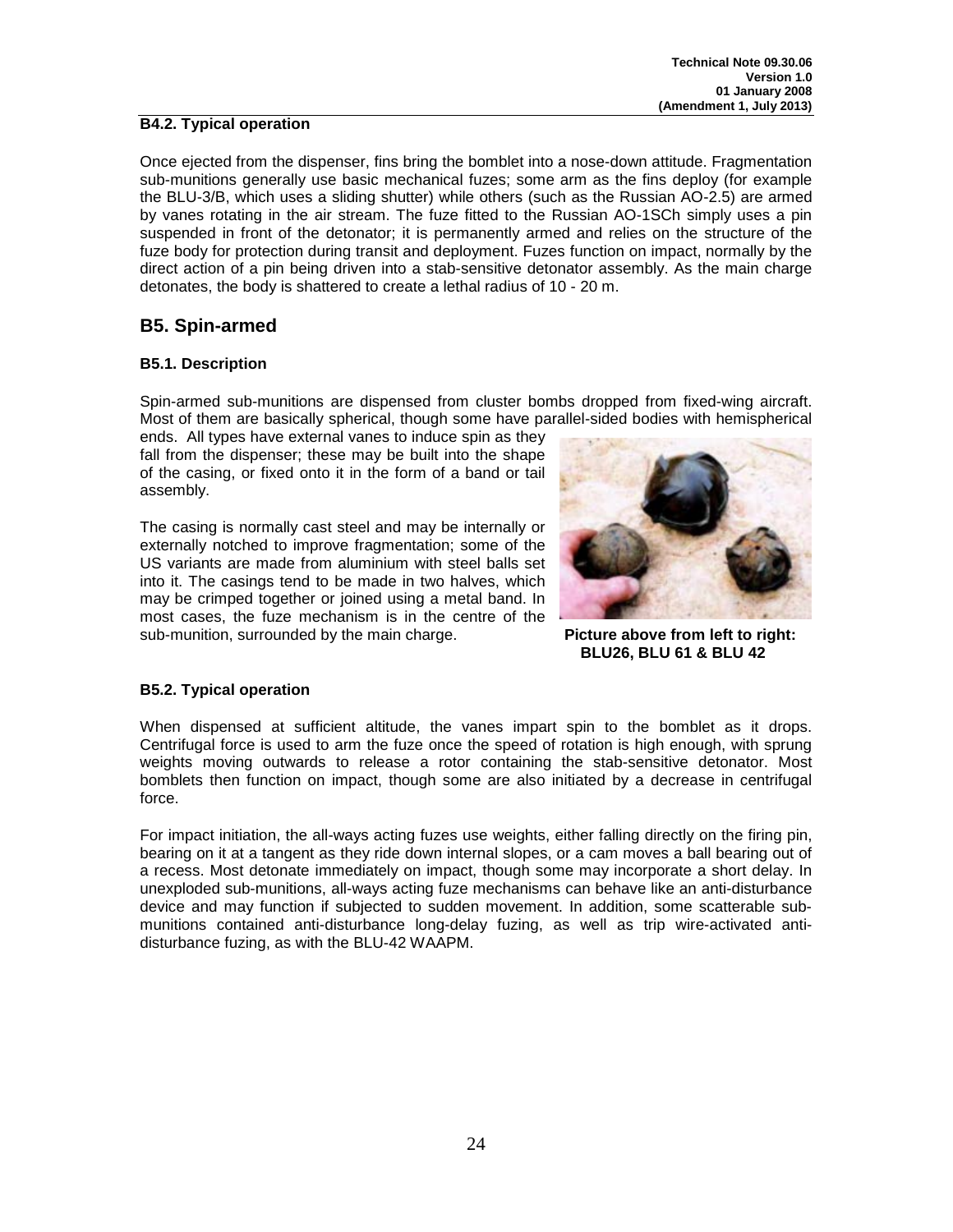#### <span id="page-24-0"></span>**Annex C (Informative) Example Terms of Reference - Community Liaison Officer**

#### **Community Liaison Assistant (CLO)**

| Project:                 | LEB/00/R71 (Mine Action Coordination Centre) |  |  |  |  |
|--------------------------|----------------------------------------------|--|--|--|--|
| Unit:                    | <b>Public Information Section</b>            |  |  |  |  |
| Post:                    | <b>Community Liaison Assistant</b>           |  |  |  |  |
| Contract/Level: NSPP III |                                              |  |  |  |  |
| Duty Station:            | Tyre, South Lebanon                          |  |  |  |  |
| Reporting to:            | <b>Public Information Officer</b>            |  |  |  |  |

#### **Objective**

To provide the link between the Clearance Organisation and the Local Community on behalf of the Mine Action Coordination Centre in Southern Lebanon.

#### **Geographical area of responsibility**

From the Litani River to the Blue Line.

#### **Duties and Responsibilities**

- Provide the link between the Clearance Organisation and the Local Community regarding mine clearance activities in their area of operations.
- Keep the Landowner or his representative, Mukthar and Local Community informed of clearance activities taking place.
- Ensure that CLO certificates are completed prior to, during and after clearance has taken place.
- Ensure that the final CLO clearance certificate is completed and signed by the relevant parties during the QA handover completion.
- Attend all handover completions as scheduled.
- Report any possible reported dangerous or suspected areas and UXO to the MACC SL Operations Department in the required MACC SL report format.
- Ensure that any additional information obtained during the clearance phase is reported to the MACC SL Operations Department and the Clearance Organisation.
- Provide reports to the MACC SL Public Information Officer on any MRE requirements in the Local Communities so this can be reported to the NDO for further action.
- Conduct community liaison on an ongoing basis as required.
- Follow up with victims and communities after incidents involving civilians and complete the casualty reports for input to IMSMA.
- Assist with Post Clearance Assessments as required by the MACC SL PM.
- Act as English translator in both oral and written dialogue as required.
- Able to work eight hours per day for six days of the week in line with clearance organisation operational hours.
- Needs to be contactable 24 hrs per day seven days per week for any emergencies requiring liaison with Local Communities.
- Assist with MRE as required by the PIO.
- Other duties as required by the MACC SL UN PIO or the UN Operations Officer.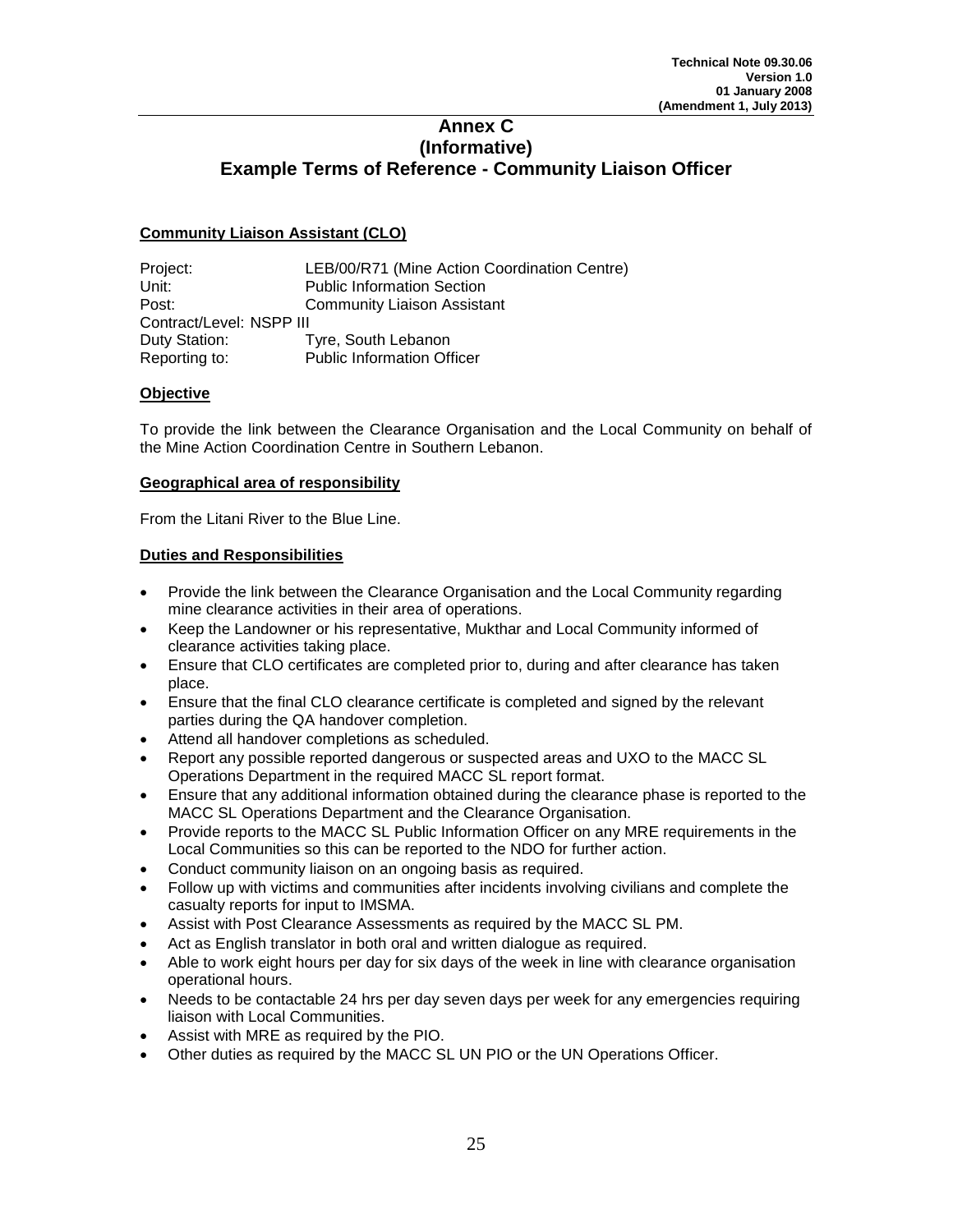#### **Necessary Attributes**

- Good communication and interpersonal skills with people of all ages and backgrounds.
- Self-starter who can work independently and adhere to tight deadlines.
- Sound written and oral skills in English and Arabic.
- Ability to work in a multi-cultural equal opportunities environment.
- Ability to read and interpret maps.
- Ability to use GPS.
- Computer literate.
- Holder of a clean Lebanese driving license and experience in driving vehicles with manual transmission.

#### **Desirable Attributes**

- Previous CLO experience.
- Sound knowledge of Southern Lebanon.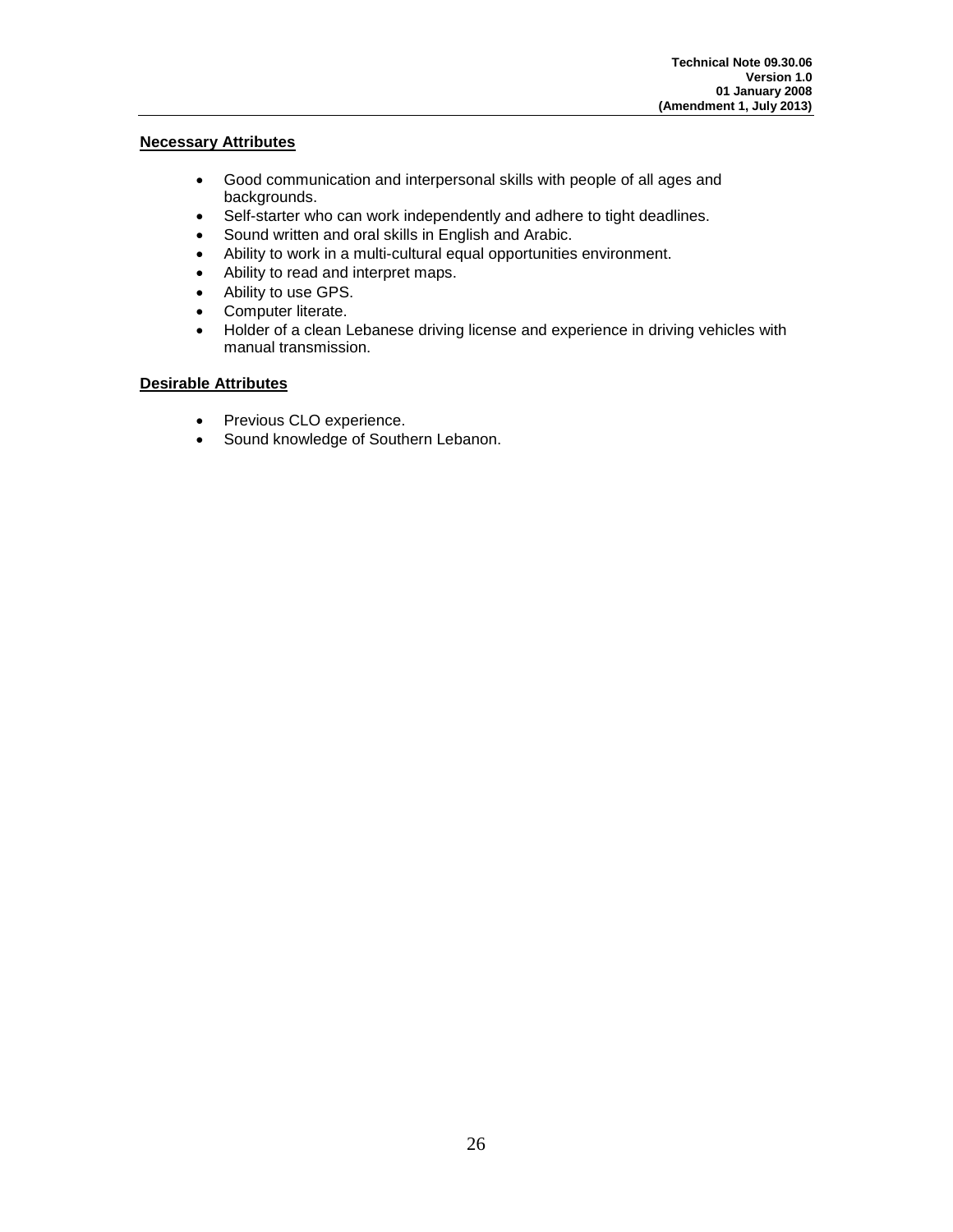<span id="page-26-0"></span>

| (Informative)<br><b>Example of Crop Cycle Analysis</b> |                                                                                         |                                                                     |                                                       |                                                                           |                                                          |                                                                                                              |                                      |                                                                                                                                                                                                                                             |
|--------------------------------------------------------|-----------------------------------------------------------------------------------------|---------------------------------------------------------------------|-------------------------------------------------------|---------------------------------------------------------------------------|----------------------------------------------------------|--------------------------------------------------------------------------------------------------------------|--------------------------------------|---------------------------------------------------------------------------------------------------------------------------------------------------------------------------------------------------------------------------------------------|
| <b>Crop Cycle South Lebanon/Cluster</b>                |                                                                                         |                                                                     |                                                       |                                                                           |                                                          |                                                                                                              |                                      |                                                                                                                                                                                                                                             |
|                                                        | <b>MONTH</b>                                                                            |                                                                     |                                                       | <b>Bomb Clearance Priorities</b>                                          |                                                          |                                                                                                              |                                      |                                                                                                                                                                                                                                             |
| <b>CROP</b>                                            | <b>SOWING</b>                                                                           | <b>FIRST</b><br><b>AGRICULTU</b><br><b>RAL</b><br><b>PRACTICE *</b> | <b>FERTILISATI</b><br><b>ON AND</b><br><b>CONTROL</b> | <b>HARVEST</b>                                                            | <b>NUMBER OF</b><br><b>WORKERS</b>                       | <b>AREAS</b>                                                                                                 | <b>PLANTATION</b><br><b>ALTITUDE</b> | <b>REMARKS</b>                                                                                                                                                                                                                              |
| <b>Banana</b>                                          | If the<br>plantation is<br>new planting<br>takes place<br>in early<br>spring -<br>March | May                                                                 | April                                                 | <b>From Sep</b><br>till April/<br><b>Mainly</b><br>Oct-Nov-<br><b>Dec</b> | One per 5<br>Dunum*                                      | <b>Major areas of</b><br>cultivation:<br>Naguoura, Al<br>Mansouri, Al<br>Ma'liya, Deir<br>Quanoun.           | $0-150$ m                            | Banana harvest depends<br>mainly on the surface<br>planted, so the area can be<br>harvest several time, twice<br>or more. Mainly, one person<br>can harvest 5 dunums.                                                                       |
| Olive                                                  | Already set<br>plantation                                                               | Nov-Dec                                                             | <b>March</b>                                          | Oct-Nov                                                                   | One per 7<br>Dunum/BUT<br>for harvest 3<br>/dunum/2 days | Major areas of<br>cultivation:<br>Hassbayya,<br>Rmaich, Ain Ibil,<br>Yater                                   | 300-1000<br>m                        | During March the plantation<br>is plowed and fertilized, and<br>usually it is done following<br>the traditional way because<br>of the unorganized planting<br>of the trees, so this will<br>oblige the workers to do<br>everything manually |
| <b>Tobacco</b>                                         | March-<br>April                                                                         | <b>March-April</b>                                                  | Jun-Jul-Aug/<br>3 sprays<br>each month                | Jun-Jul-<br>Aug/ $6$<br>harvests.<br>one each<br>15 days                  | One per 2<br>Dunum Full<br>Time                          | Major areas of<br>cultivation:<br>Rmaich, Touline,<br>Aitaroun, Deir<br>Kifa                                 | O-till<br>Wazzani<br>area            | <b>Mainly Tobacco is sprayed</b><br>for disease control, and the<br>control is manually, rarely<br>automatically. Most<br><b>Tobacco plantations are</b><br>handled by traditional<br>means.                                                |
| <b>Citrus</b>                                          | Already set<br>plantation                                                               | Dec                                                                 | Dec                                                   | Sep-Oct-<br>Nov-Jan-<br>Feb- Jul                                          | Number<br>varies                                         | Major areas of<br>cultivation:<br>Naquoura, Hosh,<br><b>Bazourieh, Rass</b><br>El Ain, Qlaili, Al<br>Mailiya | $0 - 300$ m                          | Harvest depends on the<br>variety of Citrus, for eq.<br>Valencia variety is<br>harvested in July, Oranges<br>and Tangerine in Nov-Oct<br>and Dec.                                                                                           |

**Annex D**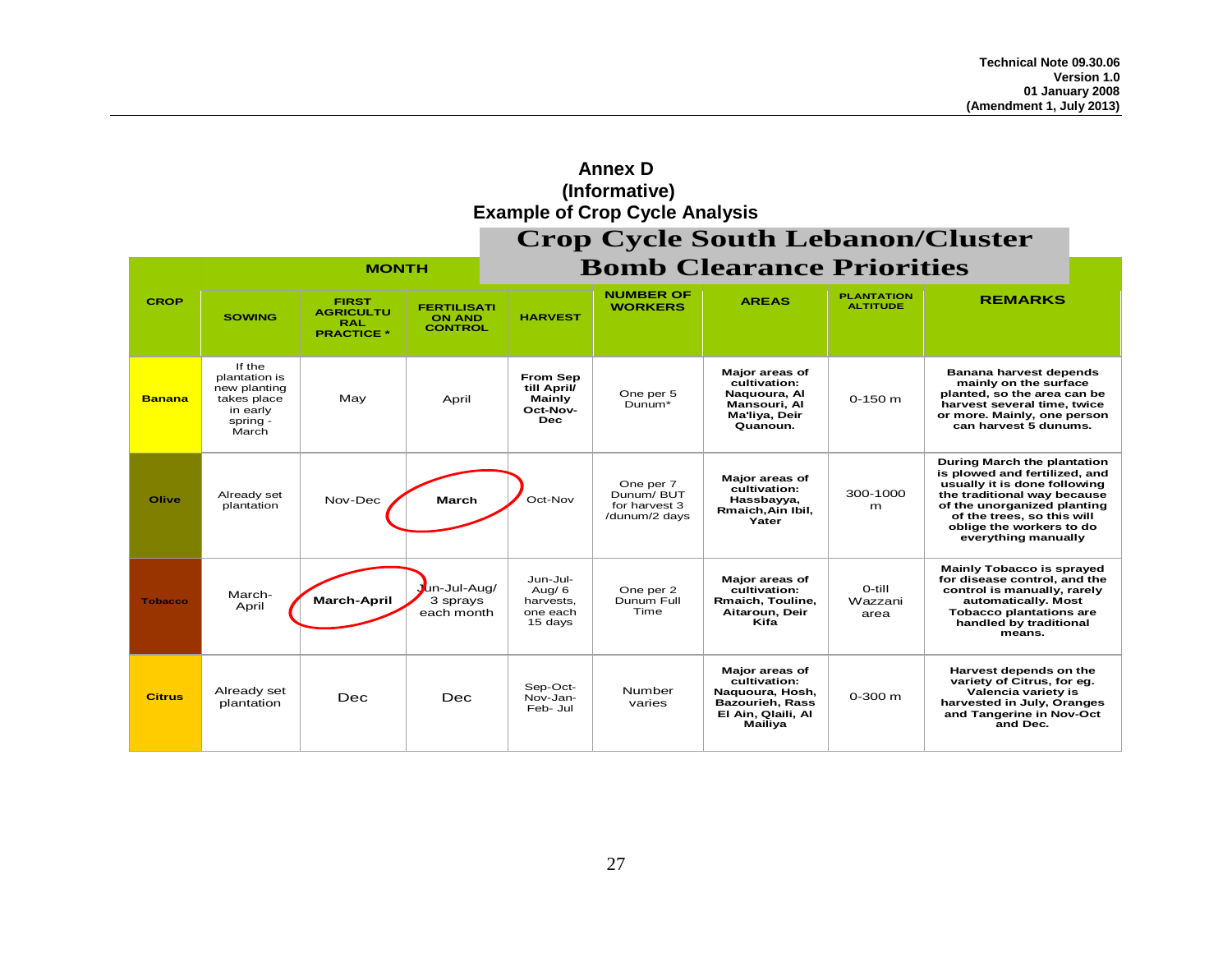#### **Annex E (Informative) Example of Battle Area Clearance Plan**

<span id="page-27-0"></span>The following describes the concept of clearance in Lebanon for certain target areas classified by location. The sub-munition hazard in all cases where this has been applied is "M" series DPICM and BLU, Spin armed sub-munitions and generally involves hard surfaced terrain.

Type 1 Rural – Open Ground, no previous clearance, evidence of cluster munitions contamination.

- a) Identify UTM on the ground
- b) conduct visual search of "usable" land to fadeout
- c) mark up for internal suspension.

Type 2 Rural – Open ground with previous clearance (Level 1 Emergency response) and continuing evidence of cluster munitions contamination remaining.

- a) Identify UTM on ground.
- b) Conduct visual search of **"usable land"[19](#page-18-2)** to fadeout.
- c) Conduct sub-surface search if visual above is 5 clearance days duration or less.
- d) Mark up for internal suspension and / or completion.

Type 3 Rural – Open ground with previous clearance (Level 1 Emergency Response) and no evidence of continued cluster munitions contaminations.

- a) Identify UTM on ground.
- b) Conduct visual search "**4 box cross**" of **"usable land".**
- c) Conduct instrument search of min 10%.
- d) Mark up for completion.

Type 4 Urban – Village with previous clearance and evidence of continued cluster munitions contamination – Identify UTM on ground.

- a) conduct visual search of Village to fadeout
- b) mark up for internal suspension.

This clearance concept forms the basis for operations and discussion on the ground. It also allows for the planning and operations officers to follow up as necessary with future tasking.

**<sup>19</sup> Usable land is defined as that land which is currently used for cultivation, grazing or movement of civilians – through discussion with community and Community Liaison Officer.**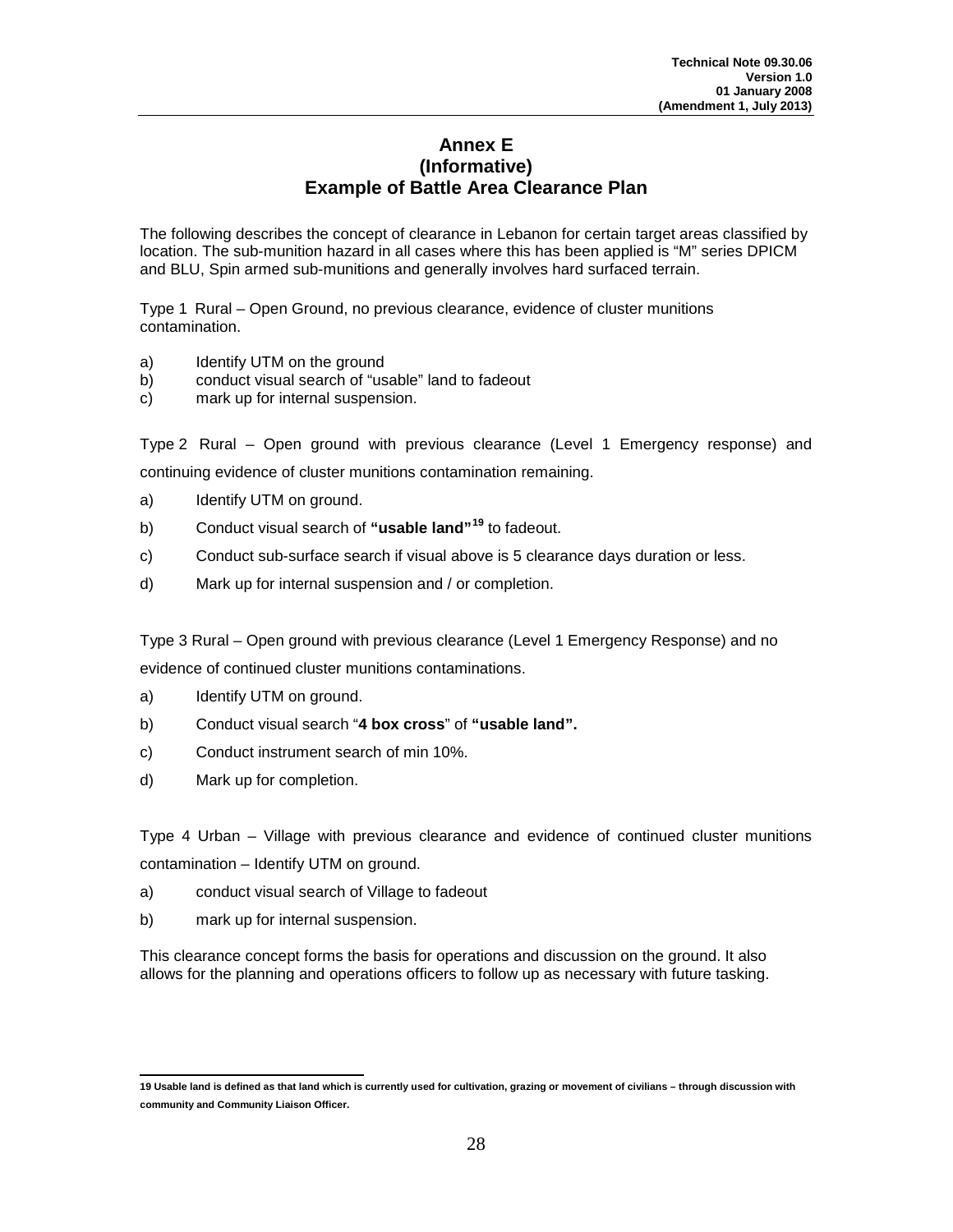**Annex F (Informative) Example Suspension Report – Sketch Map**

<span id="page-28-0"></span>